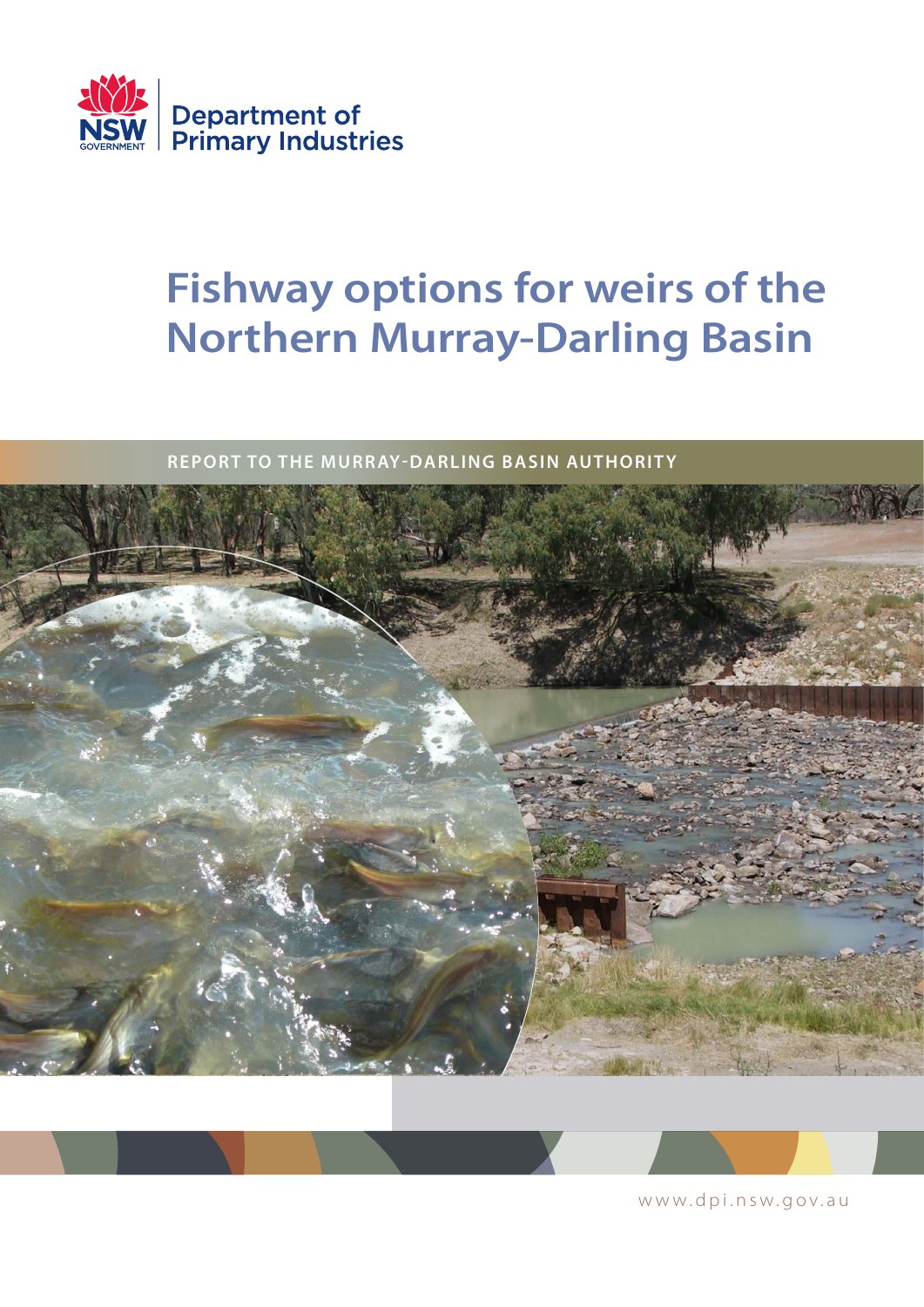Published by the NSW Department of Primary Industries

*Fishway options for weirs of the Northern Murray Darling Basin. Report prepared for the Murray-Darling Basin Authority.* 

First published December 2012

ISBN 978 1 74256 397 8

#### **More information**

Nichols S\*, Berghuis A $^{\#}$ , Lay C\*, Mallen-Cooper M $^{\circledR}$ .

\* NSW Department of Primary Industries - Fisheries.

# Qld Department of Agriculture, Fisheries and Forestry.

@ Fishway Consulting Services.

www.dpi.nsw.gov.au

#### **Acknowledgments**

This report was jointly authored by the NSW Department of Primary Industries, Qld Department of Agriculture, Fisheries and Forestry and Fishway Consulting Services for the Murray-Darling Basin Authority (MDBA). The Options Analysis and Concept Design Report were provided by SMEC. Funding for the project was provided by Murray-Darling Basin Authority through the Native Fish Strategy under contract MD1398 "Facilitating Fish Passage in the Northern Murray Darling Basin: Progressing sites in New South Wales" and contract MD1399 "Facilitating Fish Passage in the Northern Murray Darling Basin: Progressing sites in Queensland".

*Cover photo background: Tilpa Weir (M. Hobson, NSW Department of Primary Industries - Fisheries); inset: migrating Hyrtls tandan (Neosiluris hyrtlii) aggregating below Cunnamulla Weir (A. Berghuis, Qld Department of Agriculture, Fisheries and Forestry).*  **Job Number: 11687**

© State of New South Wales through the Department of Trade and Investment, Regional Infrastructure and Services, 2012. You may copy, distribute and otherwise freely deal with this publication for any purpose, provided that you attribute the NSW Department of Primary Industries as the owner

Disclaimer: The information contained in this publication is based on knowledge and understanding at the time of writing (December 2012). However, because of advances in knowledge, users are reminded of the need to ensure that information upon which they rely is up to date and to check currency of the information with the appropriate officer of the Department of Primary Industries or the user's independent adviser.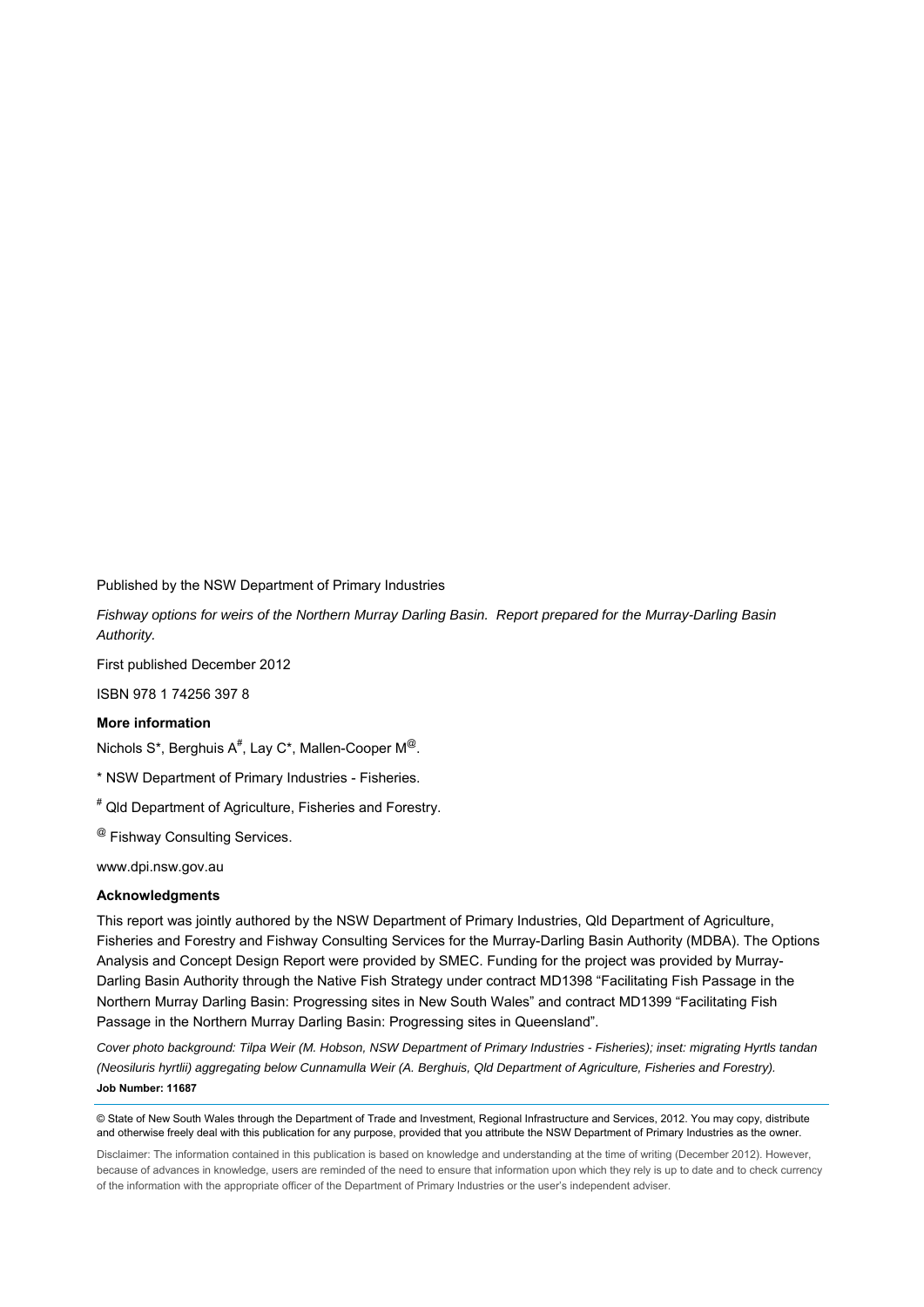# <span id="page-2-0"></span>**Executive Summary**

Barriers to migration have been identified as a major contributor to the decline of native fish species within the Murray Darling Basin. Recognition within the Murray-Darling Basin Authority's (MDBA's) Native Fish Strategy of their impacts on river health and their listing as a key threatening process in state and Commonwealth threatened species legislation is evidence of their impact on aquatic biodiversity.

To this end, the MDBA have made significant investment in improving fish passage along the Murray River and associated anabranches through the Lake Hume to the Sea program and the Living Murray Initiative. These investments have attracted international recognition for their strategic approach to riverine restoration and their implementation of world-leading technology.

Despite the improvements along the Murray River, this investment has not been matched in the Northern Murray-Darling Basin. At present, the movement of fish within and between river systems north of Menindee Lakes remains significantly restricted by dams and weirs without adequate fish passage.

The Northern Murray-Darling Basin also represents a different ecosystem, with semi-arid and arid rivers, and a fish assemblage that is unique to the region. With the increasing knowledge of the fish ecology in these rivers and the progression of research on fishways in the last five years, an opportunity now exists to strategically address the barriers in this region, with innovative fishway designs that are more cost-effective and more water efficient, with the same or increased functionality.

This project identified 12 of the highest priority sites for improved fish passage in the northern Basin and developed both concept designs and costings for remediation of five of these. Spanning river systems in both NSW and Queensland, the project has provided a clear direction for strategic investment in fish passage infrastructure to deliver substantial improvements in river health.

Fishway concepts were specifically designed to suit the fish assemblage and semi-arid ecology of the northern Basin and considered constructability, materials, regional context, maintenance and ownership. From these designs cost estimates were developed, with contingencies, to enable the financial and practical scope of a significant infrastructure project to be assessed.

The project identified that there are two feasible approaches to rehabilitating fish passage in the northern Basin:

#### **Strategy 1) Provide fish passage at the top 11 priority structures to reinstate 2,086 km of river channel.**

#### **The total cost is estimated at \$14.56 million.**

The program would address priority barriers in the Darling, Dumaresq, Condamine and Warrego rivers (Figure 1). This would greatly improve conditions for native fish by targeting sites adjacent to existing fishways to get multiple benefits, or by reconnecting long reaches of high quality habitat.

#### **Strategy 2) Provide a strategic, holistic, program re-establishing broad-scale river connectivity of over 3,242 km.**

#### **The total cost is estimated to be approximately \$70 million.**

In this program we have selected the Darling River and the three key tributaries, all of which have high quality habitat; within these rivers there are 42 mainstem structures requiring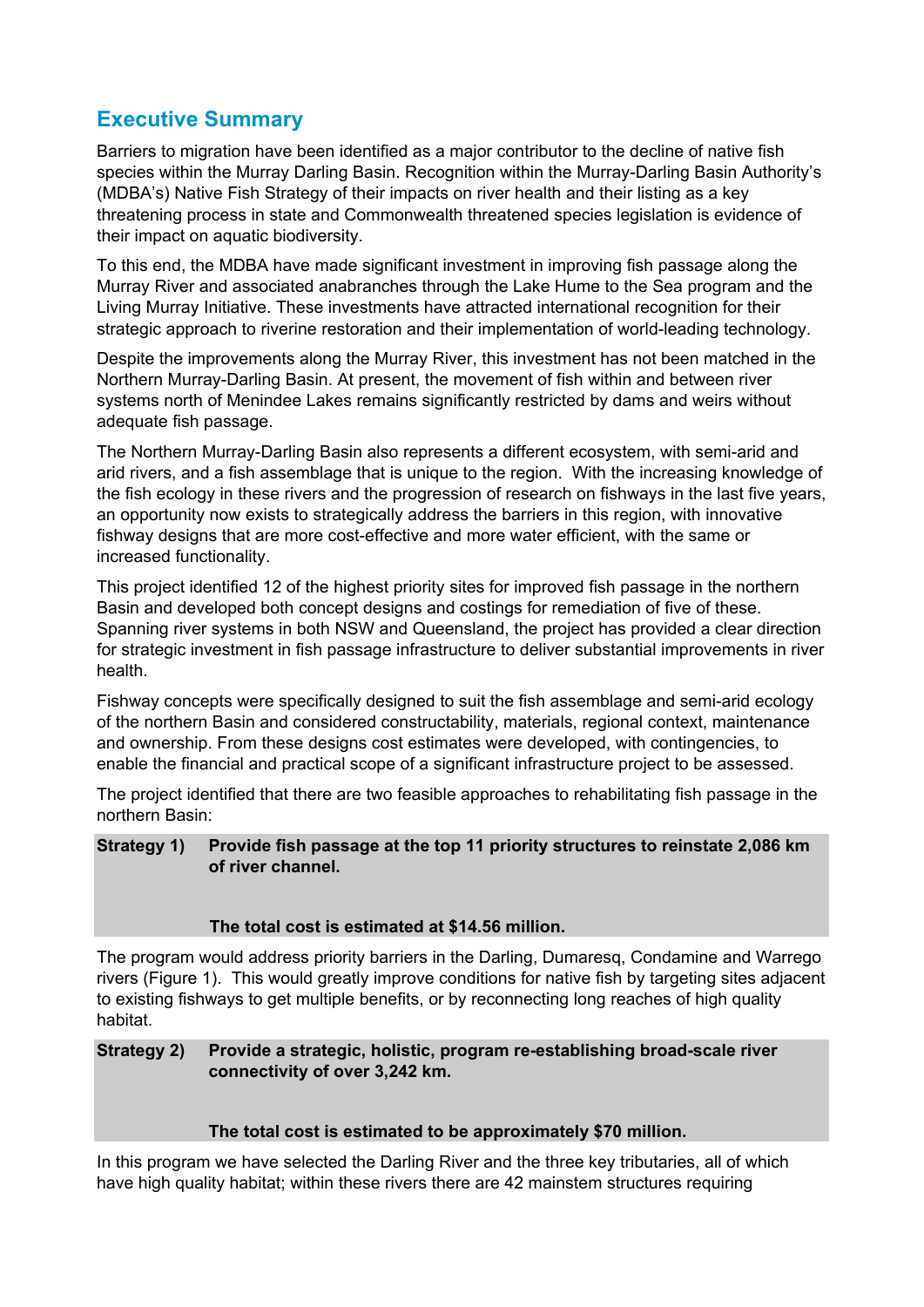remediation (Figure 1). All of these weirs, except eight, are below 4.5 m in height. The remaining eight structures are 5.8 m to 12.1 m high and require fish locks or fish lifts. Providing fishways at the eight high-level structures is estimated to cost \$32.5 million, which is an estimate derived from other recent projects; the remaining 34 structures are estimated to cost \$32.3 million, which is an extrapolation from the costs generated in the present study. These estimates provide an indication of the scope of a broader project. If the broader project was considered viable, a more detailed estimate based on concept designs, as per the present project, would be essential.

Monitoring of the performance of these structures is important to optimise each design and ensure that the investment is resulting in real changes in the fish community; this is likely to add \$5 million over time to the project.

Hence, the total cost of the Northern Basin Fish Passage Program is approximately \$70 million. This is a comparable cost to the Hume to Sea program but 42 barriers would be addressed rather than 15, and over 3,242 km of river would be opened up to fish movements.

The broad-scale strategic approach is feasible largely because the main stem barriers of the rivers are not numerous and most are low-level weirs between 1.5 m and 4.5 m high. Most of these sites also do not have the high dewatering costs of the 'Hume to the Sea' program.

Like the 'Hume to the Sea' program this approach is aimed at ecosystem rehabilitation. In this case it is an arid river ecosystem and it has not previously received significant investment in rehabilitation.

The reinstatement of fish passage in the mainstem Darling and major tributaries would provide immense benefit to fish communities throughout the catchment and make a major contribution to ecosystem restoration. At a broader level it integrates:

- **Natural heritage**,
- **Cultural heritage**, as native fish are an important part of aboriginal culture, especially in arid rivers.
- **Sustainable agriculture and water resource management**, because essential infrastructure for water delivery and harvest is retained, whilst the most significant ecological impact of these structures is addressed.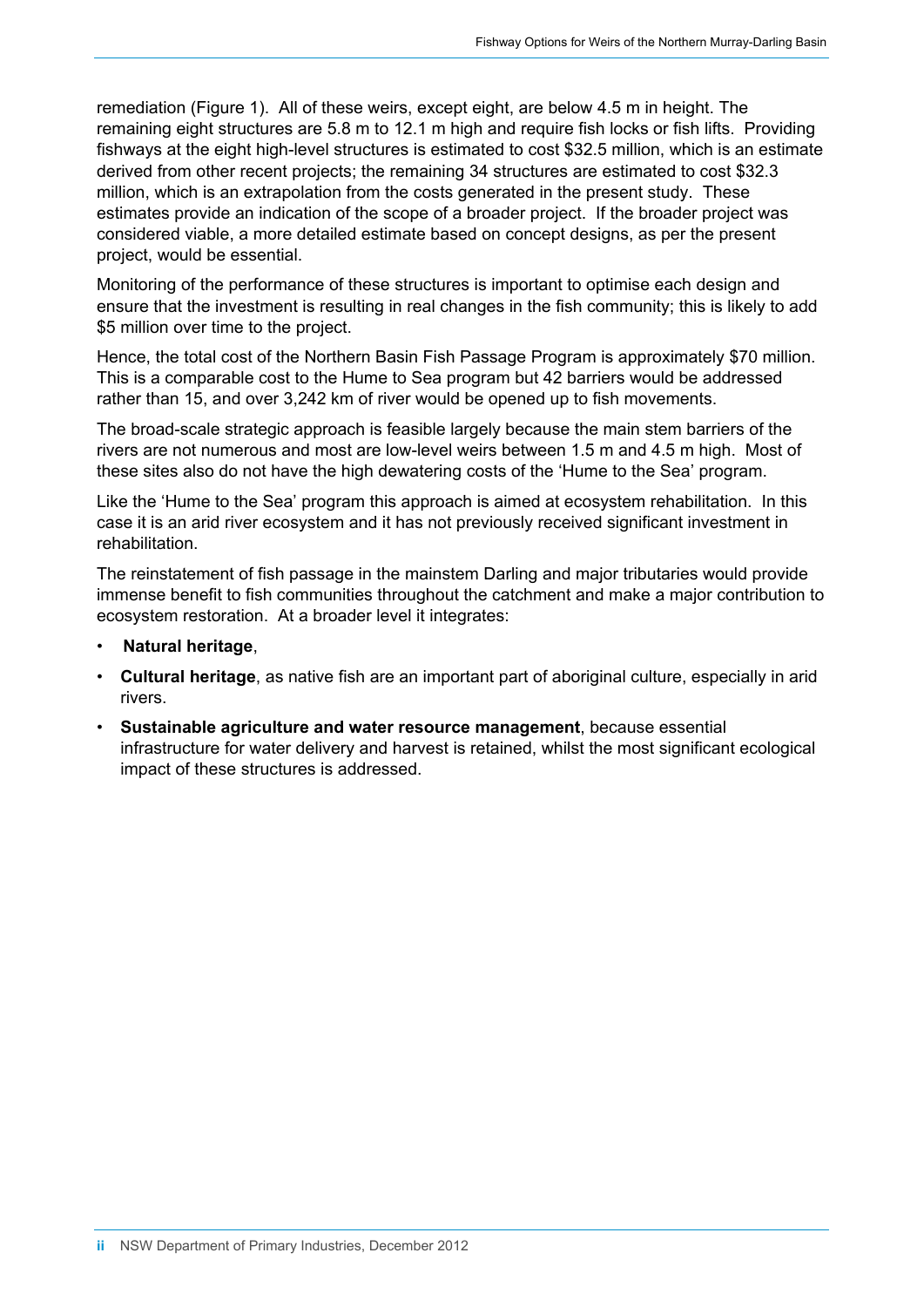**Figure 1 Priority structures identified in the Northern Murray-Darling Basin and benefits associated with remediation** 

<span id="page-4-0"></span>

*Note: Some listed barriers include old ineffective fishways. Boggabilla Weir is shown with a fishway, however this is ineffective for passing small fish and has been included in the total remediation costs as part of a Northern Basin Fish Passage Program (Strategy 2).*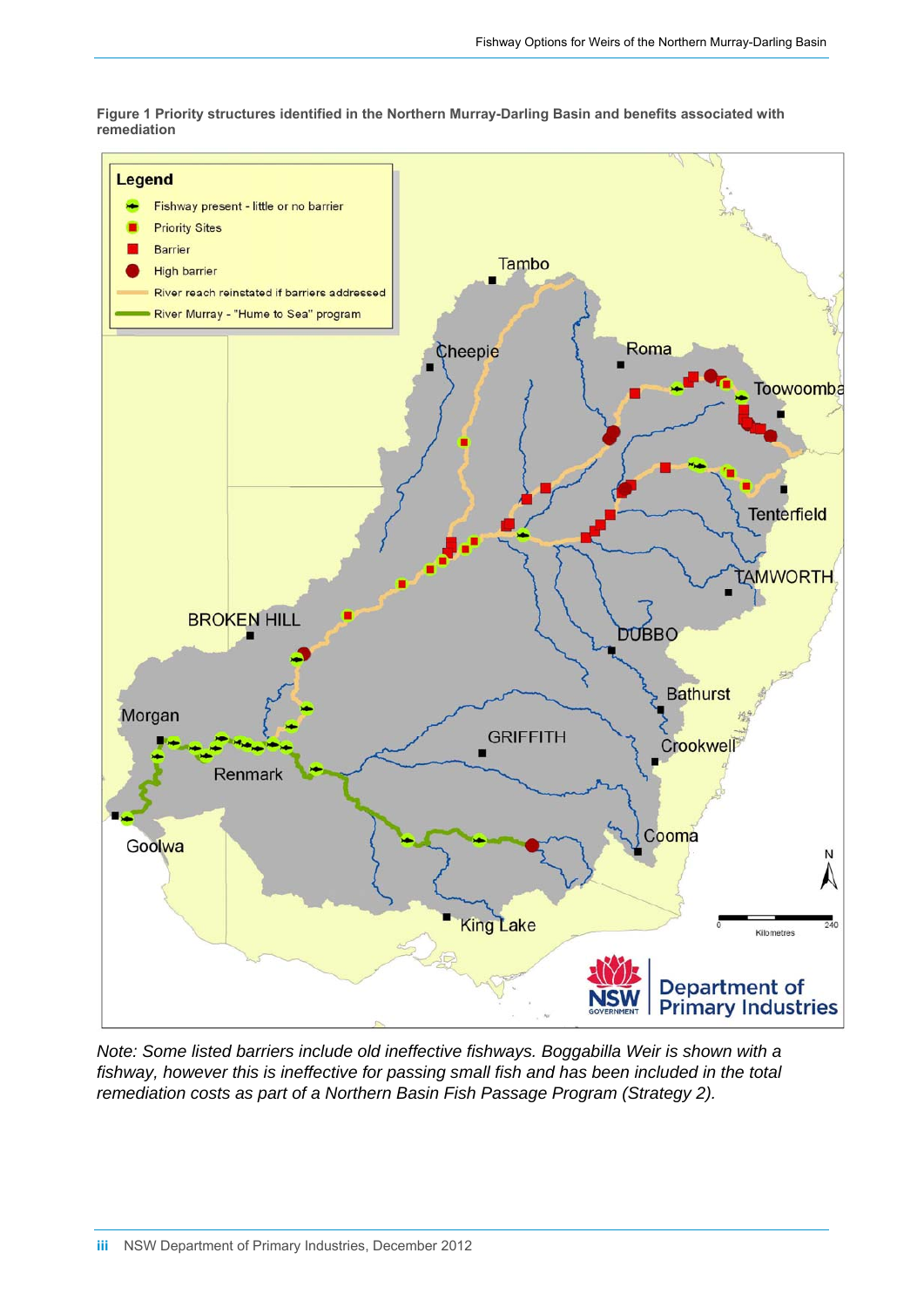# <span id="page-5-0"></span>**Caveat – Estimated Project Costs**

#### **Costings and designs presented in this report should be reviewed before progressing to construction stage of any site.**

Detailed cost estimates of the preferred fish passage option at each priority site have been prepared here by subcontractors SMEC. A breakdown of these estimates is provided in Appendix 1 of their report (Appendix 2 of this report).

The cost estimate for each site contained a value for contingencies of 30% and all costs were based on the designs specified and December 2010 pricing.

Any modifications to the designs presented, or a delay in implementation may impact on the costs of construction due to increases in the costs of raw materials, labour, transport etc.

Cost estimates for the alternative option, where provided, were based on a standardised table of rates for materials and estimated quantities. As such these estimates should be viewed as 'ballpark' figures and are provided for comparative purposes only.

In addition, any ongoing costs, such as maintenance and cleaning of the structures are not included as these will be dependant on the final design (e.g. if trash racks are included or not).

This report estimated the cost of construction for priority sites to be between \$0.356 million and \$0.424 million per vertical metre structure height. In addition, Bourke Weir was estimated to cost \$0.6 million per vertical metre and Cunnamulla Weir \$0.9 million per vertical metre due to its remoteness. Sites where fish locks were recommended had an estimated cost of \$4.5 million per fish lock.

# **Recent examples of remote fishway construction costs**

Recent trends have seen significant increases in construction CPI (consumer price index) over and above general levels of inflation, leading to a rapid increase in costs where onground works were delayed for any period of time. This environment is likely to continue into the future.

The per metre cost of construction is a factor of the fishway's functionality; whether it is required to pass part or all of the fish community and whether fish passage will be provided under all flow conditions or only part of the hydrograph. Ultimately these issues will need to be considered by the funding body.

Since cost estimates were provided for this report two weirs on the lower Darling River in NSW (Burtundy Weir and Weir 32) have had fishways constructed. As these weirs are in remote locations, the cost of their construction can be used as a guide for the likely costs of weirs in the northern Basin. At these sites the cost per vertical metre varied from \$0.46 million at Burtundy Weir to \$0.78 million at Weir 32 (Mallen-Cooper, M., *pers. comm.*, 27/07/12).

Therefore, given the following assumptions:

- the estimated cost of construction per vertical metre for Bourke and Cunnamulla Weirs remains as stated (\$0.6 million and \$0.9 million per vertical metre respectively)
- the estimated cost for fish locks was increased to \$5 million (an increase of \$500,000 per site)
- the cost of construction of all other priority sites is based on costs incurred at Burtundy (\$0.46 million per vertical metre) and Weir 32 (\$0.78 million per vertical metre).

#### **The total cost of construction for Strategy 1 may range from \$18.51 million to \$28.26 million and Strategy 2 from \$72.74 million to \$95.86 million using current cost estimates.**

It is again reiterated that prior to progressing with construction at any site, structure designs will need to be finalised, with costings based on these new designs and current material, labour and transport costs.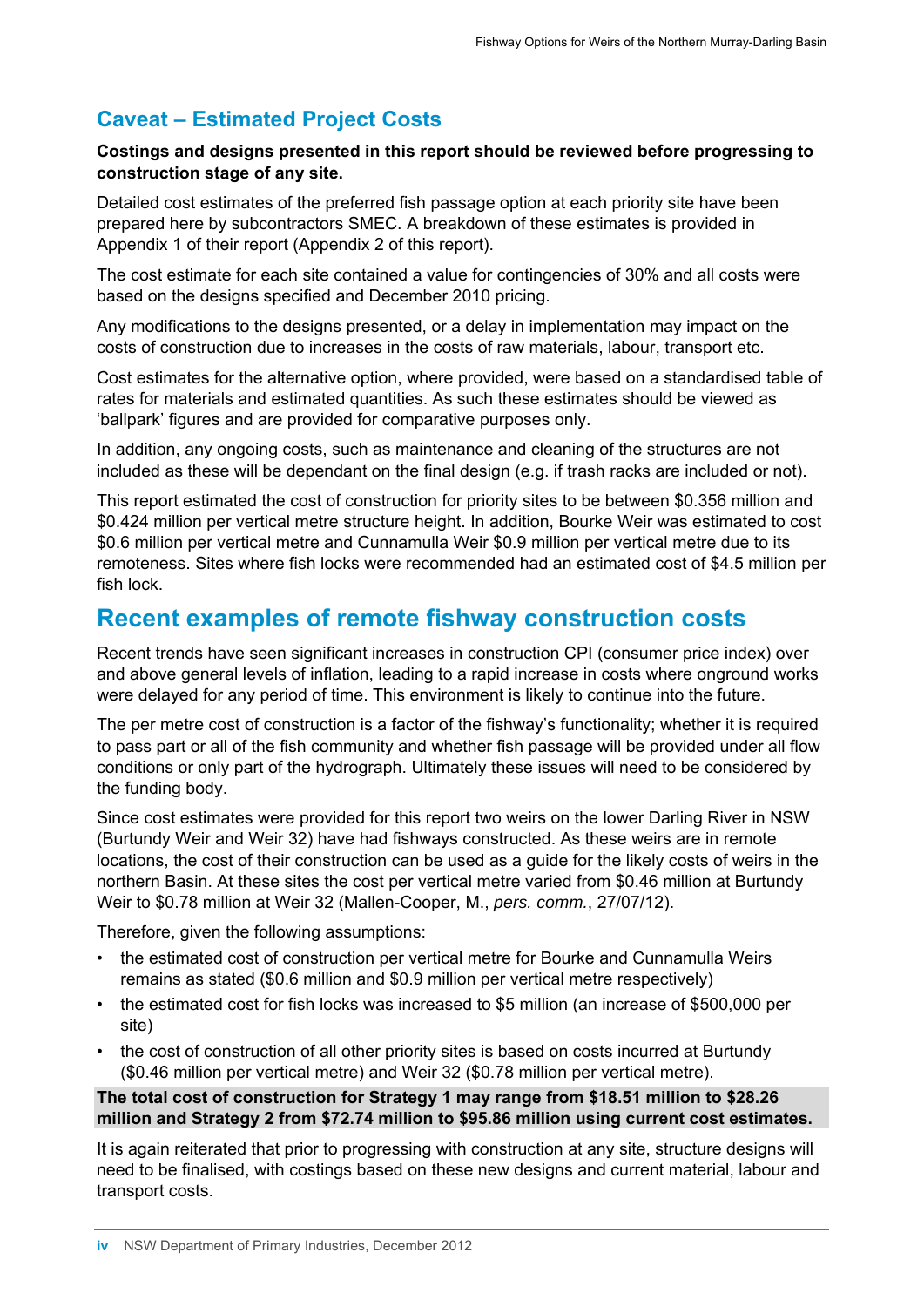# **Contents**

| $\mathbf 1$ .                                                                            |  |
|------------------------------------------------------------------------------------------|--|
|                                                                                          |  |
|                                                                                          |  |
|                                                                                          |  |
|                                                                                          |  |
| MIGRATORY FISH OF THE NORTHERN MURRAY DARLING BASIN 5<br>2.                              |  |
|                                                                                          |  |
|                                                                                          |  |
|                                                                                          |  |
|                                                                                          |  |
|                                                                                          |  |
| 2.6 Range of flows over which fish are migrating in the Northern Murray-Darling Basin 12 |  |
|                                                                                          |  |
| 3.                                                                                       |  |
|                                                                                          |  |
|                                                                                          |  |
| 4.                                                                                       |  |
| 5.                                                                                       |  |
|                                                                                          |  |
|                                                                                          |  |

# **Tables**

| Table 2 Recorded and predicted fish of the Northern Murray-Darling Basin including recent |  |
|-------------------------------------------------------------------------------------------|--|
|                                                                                           |  |
|                                                                                           |  |

# **Figures**

| Figure 1 Priority structures identified in the Northern Murray-Darling Basin and benefits |  |
|-------------------------------------------------------------------------------------------|--|
| Figure 2 Priority structures identified in the Northern Murray-Darling Basin and benefits |  |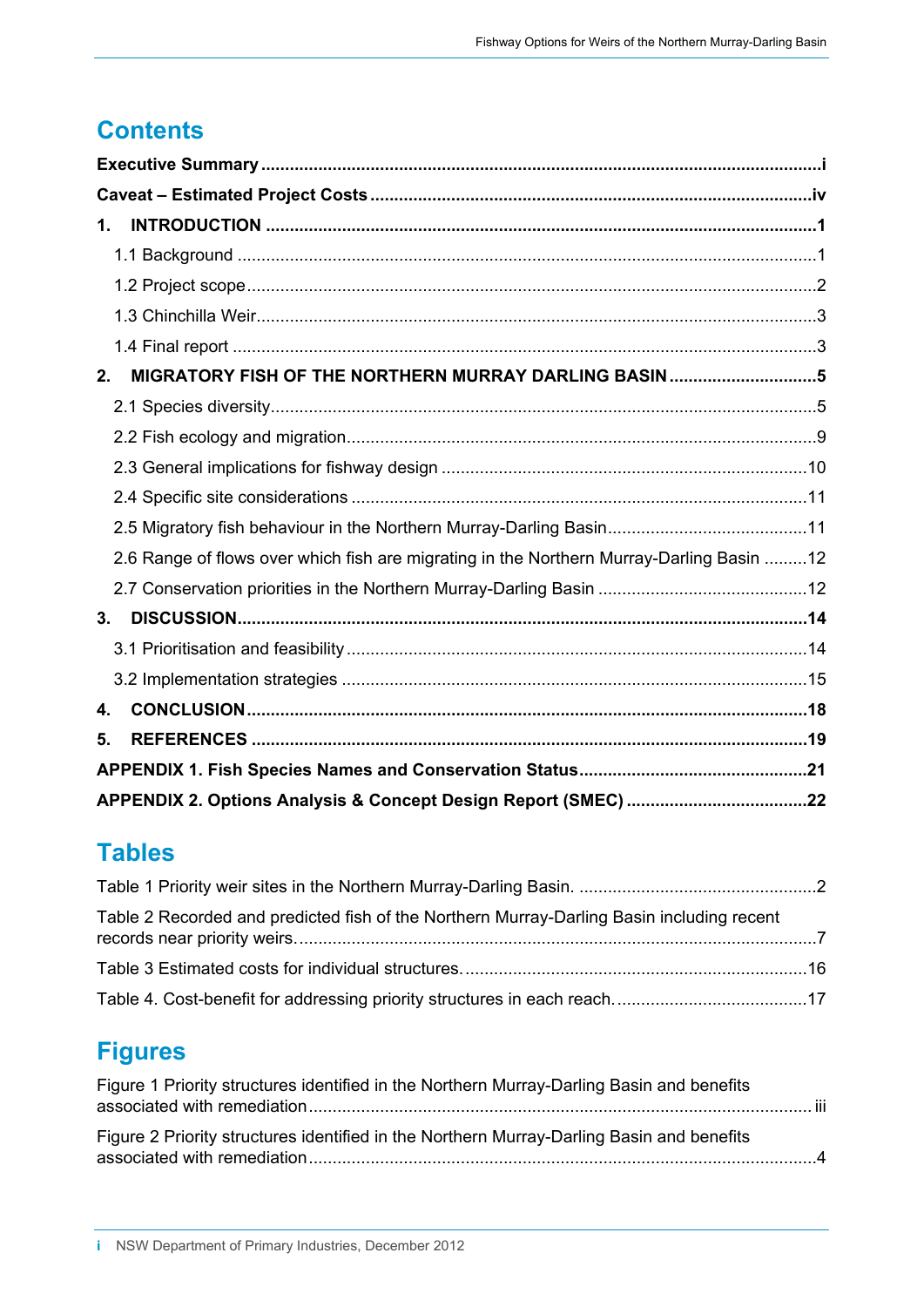# <span id="page-7-0"></span>**1. INTRODUCTION**

### <span id="page-7-1"></span>**1.1 Background**

It is well recognised that freshwater fish populations have declined in the Murray-Darling Basin (MDB), with 26 of the 46 recognised fish species listed as threatened and once common species, such as silver perch, declining by over 90% in 50 years. Extensive research has brought a deeper understanding of the causes of these declines and advances in remediation measures have accelerated in the last two decades.

One of the major identified threats to fish populations in the MDB is barriers to migration. The installation of such barriers is deemed a "key threatening process" under the NSW Fisheries Management Act 1994 and in Queensland requires approval under the Fisheries Act 1994.

The Murray-Darling Basin Authority (MDBA) and its earlier organisations (Murray-Darling Basin Commission and River Murray Commission) have a long history of recognising this impact on fish and attempting to remediate it through the construction of fishways. Some of the earliest fishways in Australia were built on the River Murray at Lock 6 in 1930 and at Lock 15 in 1937. However, these were based on the swimming ability of salmonids and passed few native fish. In the early 1990's the RMC established a Working Group on Fish Ladders to investigate the latest research findings and by the mid-1990's, funded the construction of a fishway at Torrumbarry Weir. This fishway was specifically designed for the swimming ability of native fish and was a spectacular success. The results had a "ripple effect" on fish passage in eastern Australia, with numerous water agencies utilising the new designs.

In 2001 the MDBC initiated the world–recognised "Hume to the Sea" fish passage program, which aims to restore fish migration along 2225 km of the River Murray through the construction of fishways at 15 weirs. The program has a strategic holistic view and a strong ecological basis, recognising that fish migration is frequently over hundreds of kilometres and occasionally over 2000km. However, at a Basin-wide scale the program is centred on the River Murray and the southern half of the Murray-Darling Basin. This has partly been driven by the need to utilise capital funds on structures owned and operated by River Murray Water, the internal business unit of the MDBA that is responsible for water delivery. This limitation, however, has recently been overcome at Stevens Weir on the Edward River where a new fishway is being built. The weir is owned by NSW State Water Corporation but the fishway is funded by MDBA – both parties negotiated an agreement on ownership, operation and maintenance to address this critical fish passage priority.

The northern half of the Basin has the longest river of the system - the Darling River and its source tributaries – but does not have the same strategic program of fish passage. The funding and construction of fishways within the State jurisdictions has been largely determined by the relevant legislation, which usually refers to a new weir or dam, or one being modified. Hence, fishway construction has tended to be opportunistic, generally being addressed when old weirs need refurbishment or replacement. Additional, smaller strategic sites have sometimes been addressed by Catchment Management Authorities in NSW and Natural Resource Management Groups in Queensland.

A strategic program of fish passage centred on the Darling River and major tributaries is needed in order to address the fish passage barriers in this region and provide similar benefits as the Hume to Sea project. The aim of the present project was to assess the feasibility of restoring fish passage in the northern Basin.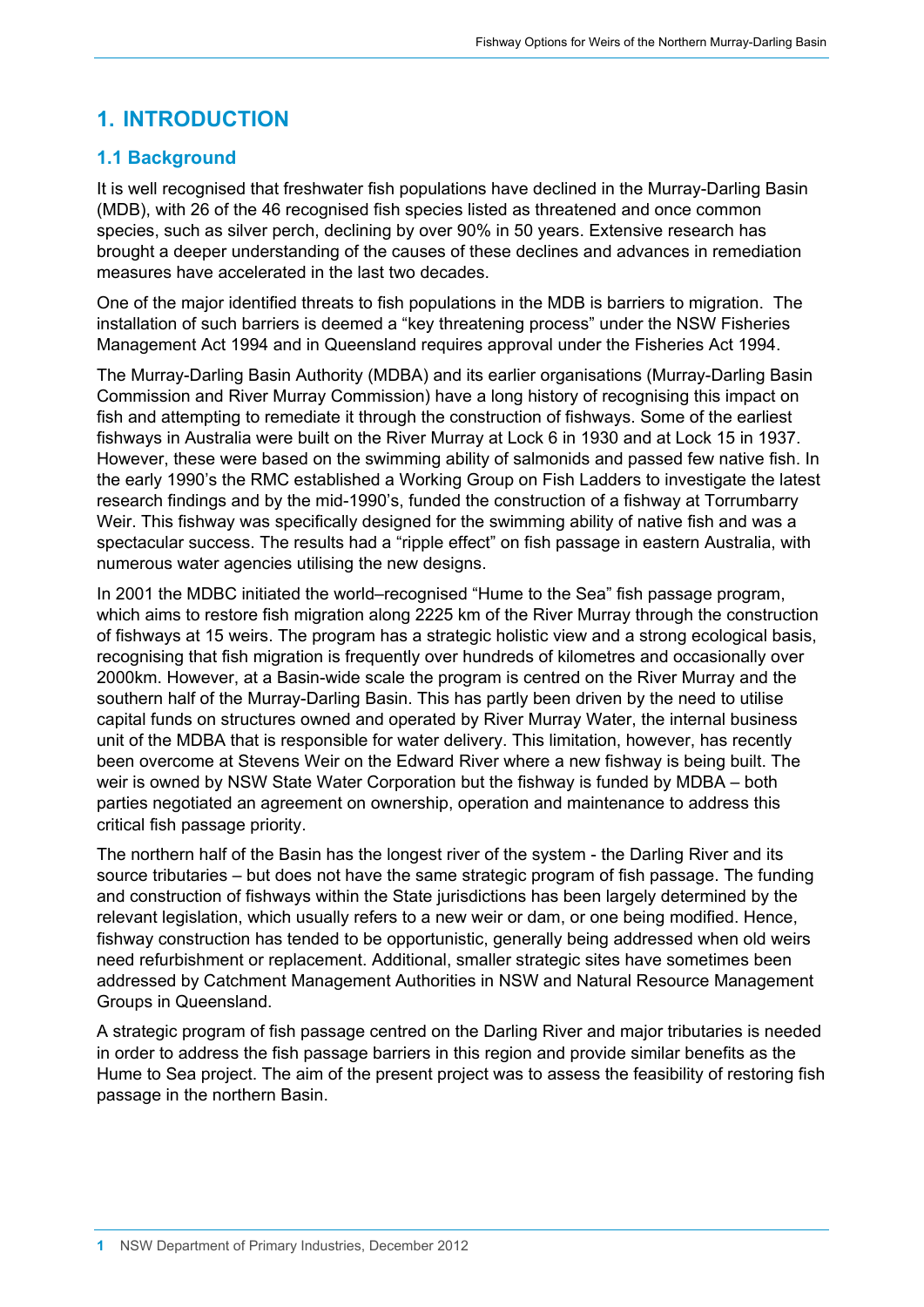### **1.2 Project scope**

<span id="page-8-0"></span>In late 2009, the NSW Department of Primary Industries and the Department of Qld Department of Agriculture, Fisheries and Forestry were commissioned by the Murray Darling Basin Authority (MDBA) to develop concept designs and engineering costings for 10 of the highest priority weirs in the Northern Murray-Darling Basin.

A total of 12 weirs were identified as priority sites for provision of fish passage within the Northern Murray-Darling Basin, and are shown in Table 1 and Figure 1. These weirs were chosen because of their anticipated high benefit/cost. The river reaches where the weirs are located have high ecological value with: known native fish populations; high quality fish habitat; and long river reaches that would be reinstated for migration, either because of few nearby barriers or because of nearby weirs with fishways. The cost of fishways for the priority structures was anticipated to be relatively low because the weirs are low–level structures; the two exceptions are Cunnamulla Weir (4.5 m) and Chinchilla Weir (9.1 m) but fish passage at these weirs would have major ecological benefits and hence they were initially included.

<span id="page-8-1"></span>

| <b>NSW</b><br>(Darling River) | NSW / Qld border<br>(Dumaresq River) | Qld<br>(Warrego and Condamine Rivers)  |
|-------------------------------|--------------------------------------|----------------------------------------|
| Wilcannia Weir                | <b>Glenarbon Weir</b>                | Cunnamulla Weir (Warrego R)            |
| <b>Tilpa Weir</b>             | <b>Cunningham Weir</b>               | Chinchilla Weir (Condamine R)          |
| Louth Weir                    | Bonshaw Weir                         | <b>Warra Town Weir (Condamine R)</b>   |
| Weir 20A                      |                                      |                                        |
| Weir 19A                      |                                      | * detailed design and costing complete |
| Bourke Weir*                  |                                      |                                        |

**Table 1 Priority weir sites in the Northern Murray-Darling Basin.** 

Of the structures listed above, those on the Darling and Dumaresq rivers were of similar construction type, possessed similar hydrology, and similar fish fauna. Therefore to deliver better value for money and avoid repetition, one site from each system was selected for in-depth analysis, and used as a surrogate for the other similar structures within the same waterway. These sites were Tilpa Weir (Darling River), which acted as a surrogate for Wilcannia, Louth, 20A and 19A Weirs, and Glenarbon Weir (Dumaresq River), which acted as a surrogate for Bonshaw Weir. All other sites were considered stand-alone high priority structures. Bourke Weir on the Darling River was identified as a priority structure, but was not included in further analysis as detailed designs and preliminary costings for this site are complete (Mallen-Cooper and Smit, 2007).

The present project investigated the detail of feasibility, identifying fishway designs that would be applicable to generic types of weir (e.g. sheet pile with rock-fill face) in the northern Basin. At key representative weir sites, fishway concept designs were developed; these were specifically designed to suit the fish assemblage and semi-arid ecology of the northern Basin and considered constructability, materials, regional context, maintenance and ownership. From these designs cost estimates were developed, with contingencies, to enable the financial and practical scope of the project to be assessed.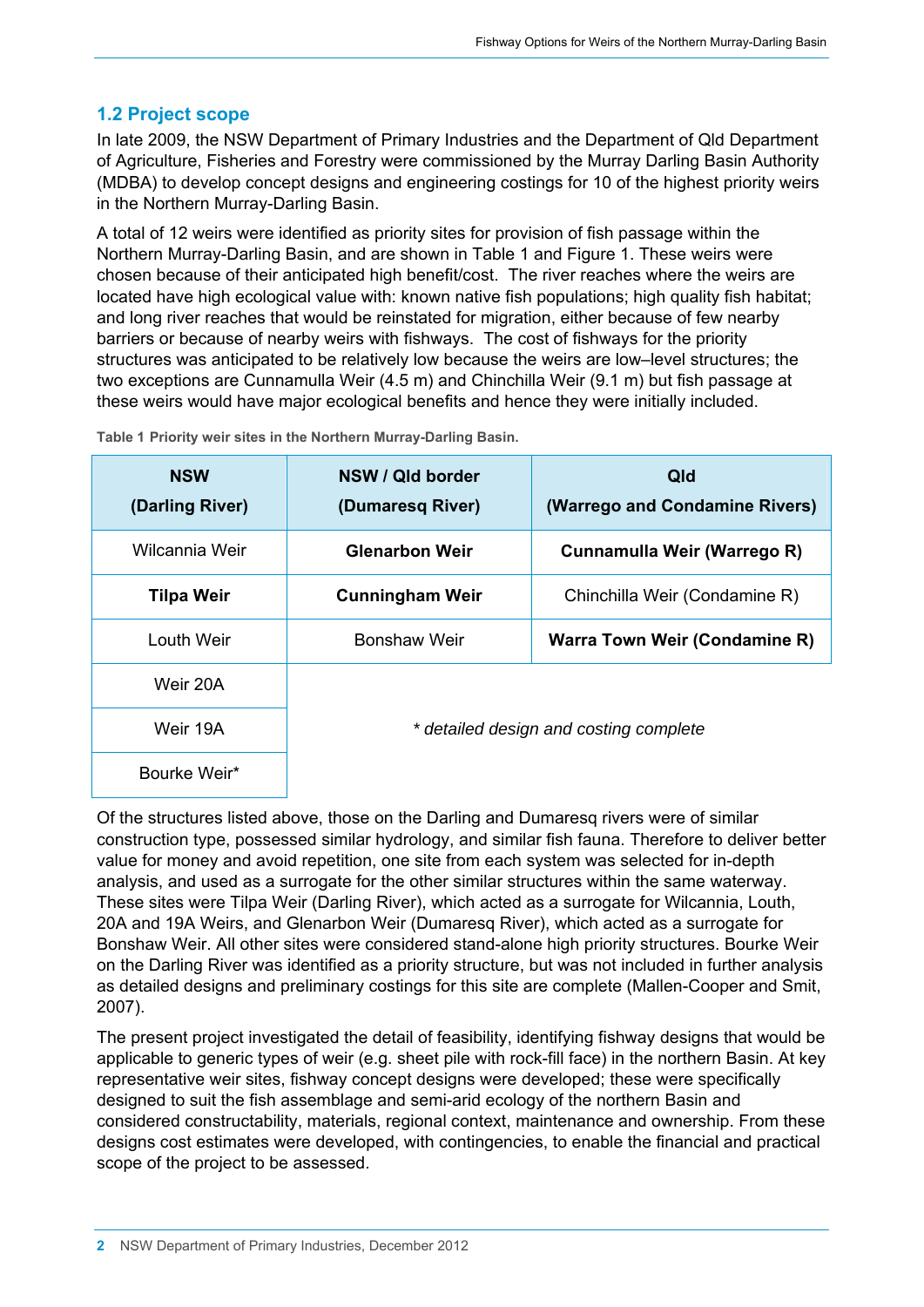This report and the accompanying Options Analysis & Concept Design Report completed by SMEC (Appendix 2), provides fish passage options for priority sites, with concept design drawings and costings applied to those sites shown in bold in Table 1.

### **1.3 Chinchilla Weir**

<span id="page-9-0"></span>During the course of the project Chinchilla Weir was removed from consideration due to the high cost of developing fish passage options for this site alone.

The Chinchilla Weir structure has a MEL (Minimum Energy Loss) design, which attributes the structure with a unique amphitheatre–like shape. The MEL design concept aims to pass large floods with minimal energy loss and therefore minimal upstream flooding (Chanson, 2003).

The structure itself is 9.1m high and comprises compacted earthfill overflow embankment with a 410 m long crest (Chanson, 2003; Berghuis, 2009). The structure wall is built on a 1:3 slope, which makes it impractical to construct a traditional rock-ramp or vertical-slot fishway. Design options available are therefore a fish lock or a fish lift.

However, being an earth fill, concrete-capped structure, the weir wall is likely to require substantial reinforcement if a fish lock design was to be considered. These constraints therefore favour a fish-lift design which is relatively lighter, or a design that is built into the bank and does not directly impact on the weir.

Due to these constraints and complexity, the costs outlined by all contractors tendering for the design component of this project were well above the current project budget while Chinchilla was included in the list of priority weirs. A decision was therefore made to remove this weir from current consideration. However, it is still deemed a high priority for fish passage in the northern Basin, and has been included in Strategy 2 for addressing structures of the northern Basin.

#### <span id="page-9-1"></span>**1.4 Final report**

Using representative sites and excluding Chinchilla and Bourke weirs, this report provides detailed costings and concept designs for five priority sites in the northern Basin, and presents two implementation strategies for providing fish passage in this region.

As detailed in the Options Analysis & Concept Design Report completed by SMEC (Appendix 2), the cost estimates provided are for specified designs, and are based on December 2010 pricing. Modification of the designs presented, or a delay in implementation, may impact on the costs of construction due to increases in the costs of raw materials, labour, transport etc.

It should be noted that prior to undertaking remediation options recommended in this report, further investigations will be required at each site including detailed geotechnical investigations and development of detailed structure designs.

In addition, as with any long-medium term project, increases in construction costs and inflation should be taken into account in project budgets.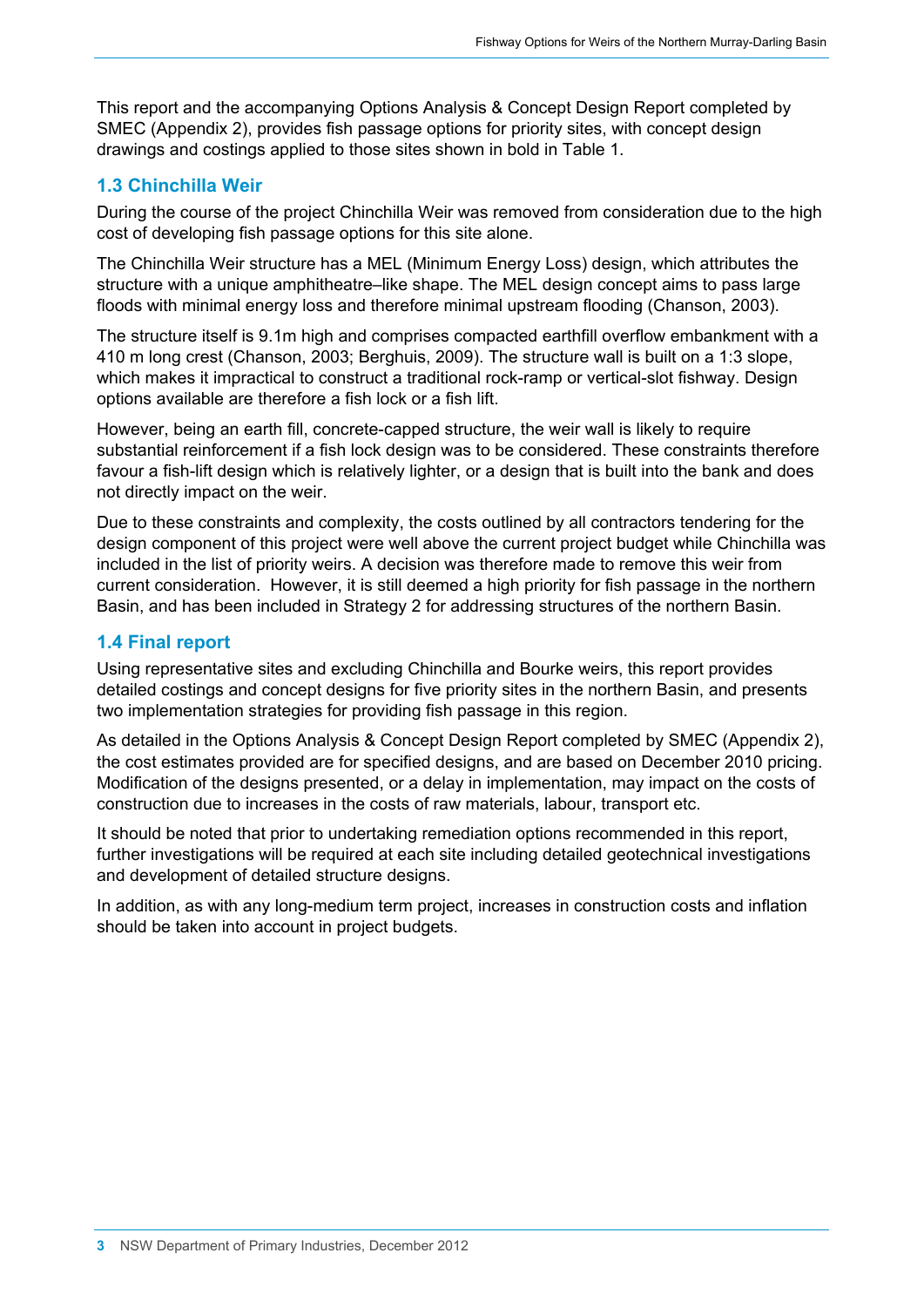**Figure 2 Priority structures identified in the Northern Murray-Darling Basin and benefits associated with remediation** 

<span id="page-10-0"></span>

*Note: Some listed barriers include old ineffective fishways. Boggabilla Weir is shown with a fishway, however this is ineffective for passing small fish and has been included in the total remediation costs as part of a Northern Basin Fish Passage Program (Strategy 2).*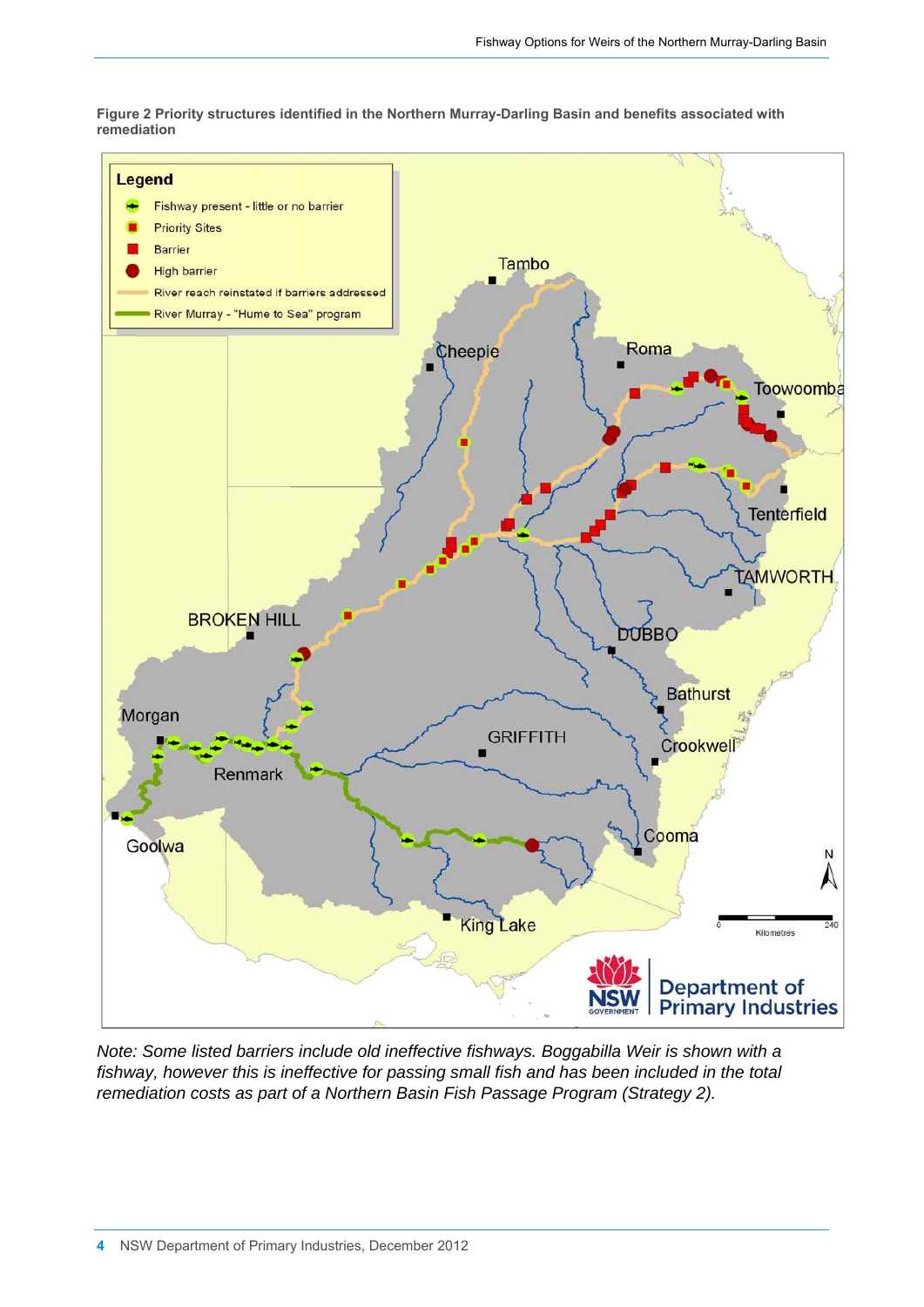# <span id="page-11-0"></span>**2. MIGRATORY FISH OF THE NORTHERN MURRAY DARLING BASIN**

#### <span id="page-11-1"></span>**2.1 Species diversity**

#### **Data sources**

Data on species diversity were obtained from capture records for: the Darling and Warrego Rivers (MDBA Sustainable Rivers Audit – data to 2009); the Condamine River (Moffat, D., *pers. comm.*, 10/12/09 - sampled within Chinchilla Weir pool, including 2-3 km upstream of the weir wall); Charlies Creek, a Condamine River tributary 7 km downstream of Chinchilla Weir (Hutchinson, M., *pers. comm.*, 10/12/09); and the Dumaresq River (NSW DPI Freshwater Fish Database). Other records and reports included Thorncraft and Harris (1996), Moffat and Voller (2002), Lintermans (2007), Balcombe *et al*. (2006), Hutchison (2008), and Rolls and Wilson (2010).

Table 2 includes species for the Northern Murray-Darling Basin in all three major geographic zones – the upland, foothills and lowlands. The priority fish passage sites selected for the present study are in the foothills and lowlands of the northern Basin.

#### **Predicted and observed diversity**

A total of 26 native species and seven introduced fish species are predicted to occur in the Northern Murray-Darling Basin (NSW DPI Freshwater Fish Database). However, two of the predicted native fish species, pouched lamprey and flat-headed galaxias, may not naturally occur in the northern Basin. The migratory pouched lamprey is predicted to occur in the mainstem Darling River, but it has not been recorded at any site. The natural distribution of the pouched lamprey is in cooler southern coastal streams and it would not be expected to penetrate to the upper Darling River. However, the species is anadromous, meaning it moves upstream into freshwater river reaches from the sea or estuary to breed, and is therefore likely to have been severely disadvantaged by the presence of instream barriers, which may also explain its absence from Darling River samples. The species is considered rare in the southern Basin and has only recently been captured from near the Goolwa barrages and Lower Lakes in South Australia (Lintermans, 2009).

Flat-headed galaxias are also predicted to occur in the Darling River, but there are no records from this river system. Lintermans (2009) states that this species is only known from the Southern Murray-Darling Basin where records of it occurring are patchy – it is therefore unlikely to be found in the mainstem Darling River in the north.

Rendahls catfish is also an uncommon record, although it has recently been recorded from a number of sites within the Condamine River system. It is sometimes confused with Hyrtl's tandan, particularly as juveniles and sub-adults. Rendahls catfish is found in wet tropical and sub-tropical coastal rivers and was not considered a catfish of semi-arid streams. Identification was confirmed from sites within the Condamine, downstream of Chinchilla Weir, where catches of this species have occurred as they move to off river habitats or up tributary streams (Hutchison, M., *pers comm*., 10/12/09).

Three of the native fish species listed in Table 2, mountain galaxias, Darling River hardyhead and river blackfish are considered upland species. Hence, they have not been collected, or are expected, near the study sites, although it is possible they may still occur in low abundance.

Given the five native species above that are either not expected to occur in the northern Basin or are mainly upland species, a total of 21 native fish species are expected in the lowlands and foothills of the northern Basin.

Of the eight introduced species, four are expected in the lowlands and foothills. Brown trout, rainbow trout and redfin use the cooler water of the upland rivers of this region.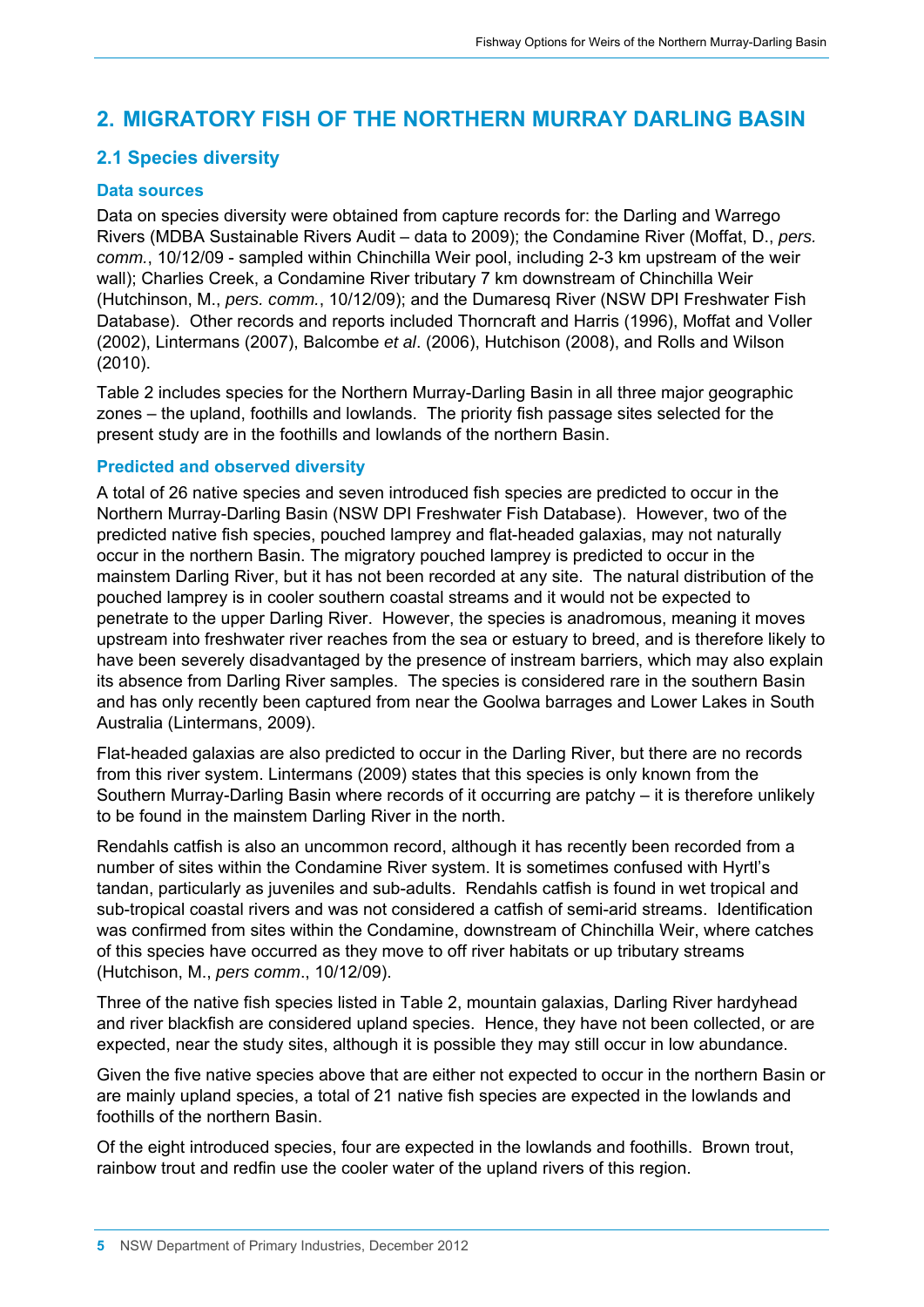There are also no records of tench in the northern Basin and it is not expected. Tench prefer cooler waters in the southern Basin although it has been recorded along the length of the Murray River.

#### **Abundance within the study area**

A total of 17 native and three introduced fish species have been sampled or observed in the vicinity the priority weirs in the Northern Murray-Darling Basin (Table 2). Species diversity is richest from the Condamine River with 12 native species known to occur there, although three of these are also stocked into the system. The mainstem Darling River (from downstream of Wilcannia to upstream of Bourke) and the Dumaresq River (from Boggabilla Weir to upstream of Bonshaw Weir) both have had 11 species of native fish sampled or observed. Species richness was lowest in the Warrego River around the Cunnamulla (Allan Tannock) Weir, where only seven native fish species have been captured or observed. All waterways investigated also had introduced carp, gambusia, and goldfish present, with the exception of the Dumaresq River where goldfish have not been recorded.

Species common to all sites are Australian smelt, bony herring, gudgeon sp., Murray-Darling rainbowfish, and golden perch. Two species – olive perchlet and southern purple-spotted gudgeon - were predicted to occur at all sites, but had not recently been recorded in the immediate vicinity of the weirs in the present study (Table 2). However, olive perchlet is common in other studies of the rivers in the northern Basin (Thorncraft and Harris, 1996; Hutchison, 2008) and southern purple-spotted gudgeon is reported to be present in the Macintyre, Moonie and Condamine–Balonne rivers (Moffat and Voller, 2002; Lintermans, 2007).

Murray cod and spangled perch have been captured at all sites except the Warrego River near Cunnamulla Weir, but both these species have been captured elsewhere in the Warrego River upstream of Cunnamulla Weir (MDBA Sustainable Rivers Audit – data to 2009), and although not captured, spangled perch have been observed below Cunnamulla Weir (Berghuis, A., *pers. obs*., 03/08/10). Silver perch are predicted to occur at all sites and are known from all catchments in the northern Basin (Moffat and Voller, 2002), but have not been captured recently from the Warrego near Cunnamulla, at sites upstream, or from any site upstream of Boggabilla Weir in the Dumaresq River and its tributaries. Silver perch have declined in the southern half of the Basin (Lintermans, 2007) and the lack of recent occurrences in the northern Basin may either be a function of limited sampling or a real decline in abundance.

Long-finned eels are only found in the upper catchments of the Condamine Balonne system and are uncommon (Moffat and Voller, 2002). Eels migrate to the sea to spawn and juveniles migrate into freshwater. However, as these fish have never been reported along the Darling River they are more likely to have crossed the Great Dividing Range from coastal Queensland rivers, rather than migrated up from the Murray River mouth.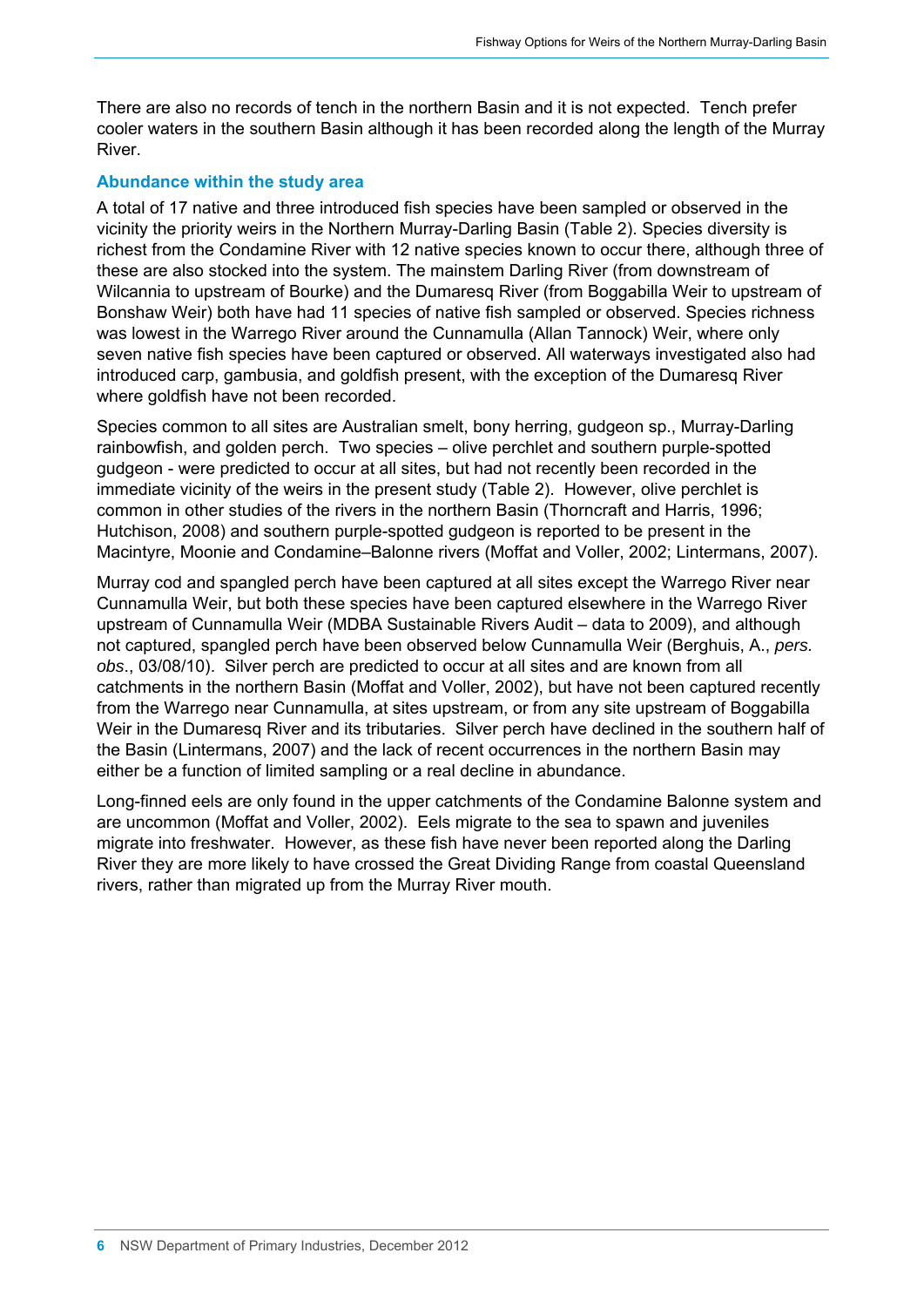<span id="page-13-0"></span>**Table 2 Recorded and predicted fish of the Northern Murray-Darling Basin including recent records near priority weirs.** 

|                                | <b>Potamodromous Migrations</b><br>(Except Note 1 below)                                                       |                                                                                                                      | <b>Probable</b><br>length<br>migrating<br>upstream                                                 | <b>Distribution</b><br>$\blacksquare$ = present.<br>$\square$ = predicted |                      |                      |                        |                       |
|--------------------------------|----------------------------------------------------------------------------------------------------------------|----------------------------------------------------------------------------------------------------------------------|----------------------------------------------------------------------------------------------------|---------------------------------------------------------------------------|----------------------|----------------------|------------------------|-----------------------|
|                                | Upstream<br>migrations of<br>adults to<br>spawn or<br>juveniles to<br>counter<br>downstream<br>drift as larvae | Active upstream<br>and<br>downstream<br>migrations in<br>arid and semi-<br>arid rivers to<br>seek food and<br>refuge | Dispersal<br>movements -<br>to maximise<br>distribution,<br>seek habitat,<br>reduce<br>competition | <sup>36</sup> 30-100 mm<br>100-500 mm<br>$>500$ mm                        | <b>Darling River</b> | <b>Warrego River</b> | <b>Condamine River</b> | <b>Dumaresq River</b> |
| Australian smelt               |                                                                                                                |                                                                                                                      |                                                                                                    | æ                                                                         | ■                    | ■                    | ■                      | ■                     |
| Bony herring                   |                                                                                                                | $\bullet$                                                                                                            |                                                                                                    | æ                                                                         | ■                    |                      | ■                      | ■                     |
| Carp gudgeon sp.               |                                                                                                                |                                                                                                                      |                                                                                                    | æ                                                                         | ■                    | п                    | ■                      |                       |
| Darling River hardyhead        |                                                                                                                |                                                                                                                      |                                                                                                    | æ                                                                         |                      |                      | $\Box$                 |                       |
| Dwarf flathead gudgeon         |                                                                                                                |                                                                                                                      |                                                                                                    | æ                                                                         |                      |                      |                        |                       |
| Flat-headed galaxias           |                                                                                                                |                                                                                                                      |                                                                                                    | ж♦                                                                        | $\Box$               |                      |                        |                       |
| Flathead gudgeon               |                                                                                                                |                                                                                                                      |                                                                                                    | æ                                                                         | $\Box$               | $\Box$               | $\Box$                 |                       |
| Flyspecked hardyhead           |                                                                                                                |                                                                                                                      |                                                                                                    | æ                                                                         | п                    | $\Box$               |                        |                       |
| Freshwater catfish             |                                                                                                                |                                                                                                                      |                                                                                                    | $\mathcal{H}$ $\blacklozenge$ $\blacksquare$                              | п                    | п                    | $\Box$                 |                       |
| Golden perch                   |                                                                                                                |                                                                                                                      |                                                                                                    | ₩♦                                                                        | п                    | п                    | п                      |                       |
| Hyrtl's tandan                 |                                                                                                                |                                                                                                                      |                                                                                                    | $\ast \bullet$                                                            |                      | ■                    |                        |                       |
| Long-finned eel                |                                                                                                                |                                                                                                                      |                                                                                                    |                                                                           |                      |                      |                        |                       |
| Mountain galaxias              |                                                                                                                |                                                                                                                      |                                                                                                    | $\ast \bullet$                                                            |                      |                      |                        | $\Box$                |
| Murray cod                     |                                                                                                                |                                                                                                                      |                                                                                                    | $\mathbb{R}$ $\blacklozenge$ $\blacksquare$                               | ■                    | $\Box$               |                        |                       |
| Murray hardyhead               |                                                                                                                |                                                                                                                      |                                                                                                    | æ                                                                         | $\Box$               |                      |                        |                       |
| Murray-Darling<br>rainbowfish  |                                                                                                                |                                                                                                                      |                                                                                                    | æ                                                                         | ■                    |                      |                        |                       |
| Olive perchlet                 | $\bullet$ <sup>1</sup>                                                                                         | ●                                                                                                                    |                                                                                                    | æ                                                                         | $\Box$               | $\Box$               |                        | $\Box$                |
| Pouched lamprey                |                                                                                                                |                                                                                                                      |                                                                                                    |                                                                           | $\overline{?}$       |                      |                        |                       |
| Rendahl's tandan               |                                                                                                                |                                                                                                                      |                                                                                                    | æ                                                                         |                      |                      | п                      |                       |
| River blackfish                |                                                                                                                |                                                                                                                      |                                                                                                    | ิ่ #                                                                      |                      |                      |                        | $\Box$                |
| Silver perch                   |                                                                                                                |                                                                                                                      |                                                                                                    | ж♦                                                                        | ■                    |                      | ■                      | $\Box$                |
| Sthn purple-spotted<br>gudgeon |                                                                                                                |                                                                                                                      |                                                                                                    |                                                                           | $\Box$               | $\Box$               | $\Box$                 | $\Box$                |
| Southern pygmy perch           | ●                                                                                                              | ●                                                                                                                    |                                                                                                    | æ                                                                         | $\Box$               |                      |                        |                       |
| Spangled perch                 |                                                                                                                |                                                                                                                      |                                                                                                    | ж♦                                                                        | п                    | ■                    | ■                      |                       |
| Unspecked hardyhead            |                                                                                                                |                                                                                                                      |                                                                                                    | æ                                                                         |                      |                      | п                      |                       |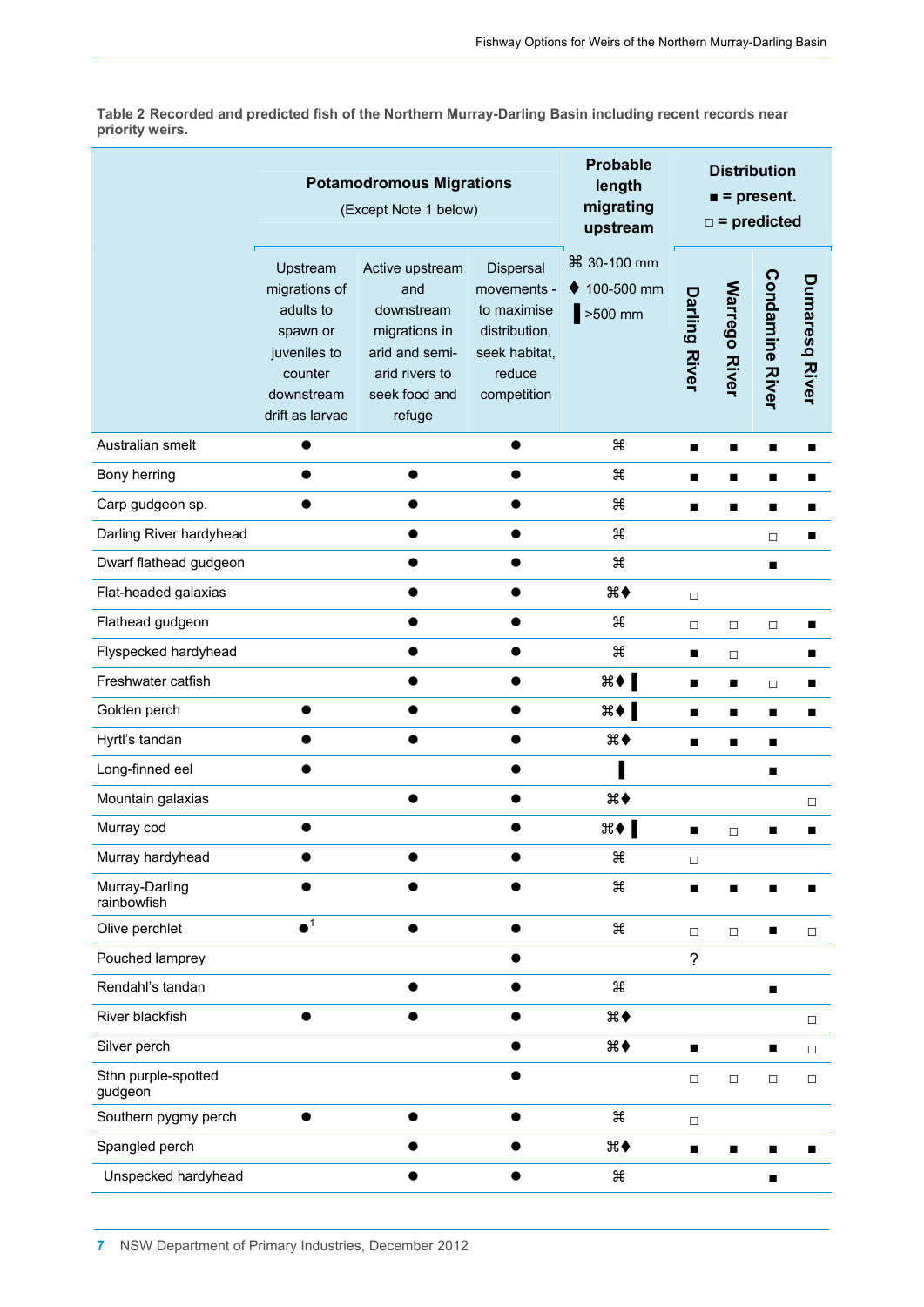|                                            |                                                                                                                | <b>Potamodromous Migrations</b><br>(Except Note 1 below)                                                             |                                                                                                    | <b>Probable</b><br>length<br>migrating<br>upstream                 |                      | <b>Distribution</b><br>$\blacksquare$ = present.<br>$\square$ = predicted |                        |                       |  |
|--------------------------------------------|----------------------------------------------------------------------------------------------------------------|----------------------------------------------------------------------------------------------------------------------|----------------------------------------------------------------------------------------------------|--------------------------------------------------------------------|----------------------|---------------------------------------------------------------------------|------------------------|-----------------------|--|
| <b>Table 1 (continued)</b>                 | Upstream<br>migrations of<br>adults to<br>spawn or<br>juveniles to<br>counter<br>downstream<br>drift as larvae | Active upstream<br>and<br>downstream<br>migrations in<br>arid and semi-<br>arid rivers to<br>seek food and<br>refuge | Dispersal<br>movements -<br>to maximise<br>distribution,<br>seek habitat,<br>reduce<br>competition | <sup>36</sup> 30-100 mm<br>$\blacklozenge$ 100-500 mm<br>$>500$ mm | <b>Darling River</b> | <b>Warrego River</b>                                                      | <b>Condamine River</b> | <b>Dumaresq River</b> |  |
| Brown trout ®                              |                                                                                                                |                                                                                                                      |                                                                                                    |                                                                    |                      |                                                                           |                        | $\Box$                |  |
| Carp/Goldfish Hybrid &                     |                                                                                                                |                                                                                                                      |                                                                                                    | ж <b>↓∥</b>                                                        | $\Box$               | $\Box$                                                                    | $\Box$                 | $\Box$                |  |
| Common carp ®                              |                                                                                                                | O                                                                                                                    |                                                                                                    | $\frac{1}{2}$                                                      | ■                    | ■                                                                         | ■                      | ■                     |  |
| Gambusia <sup>®</sup>                      |                                                                                                                | ?                                                                                                                    |                                                                                                    | æ                                                                  | ■                    | ■                                                                         | ■                      |                       |  |
| Goldfish <sup>®</sup>                      |                                                                                                                | ?                                                                                                                    |                                                                                                    | æ                                                                  | ■                    | ■                                                                         | ■                      | $\Box$                |  |
| <b>Rainbow trout <sup>ⓒ</sup></b>          |                                                                                                                |                                                                                                                      |                                                                                                    |                                                                    |                      |                                                                           |                        | □                     |  |
| Redfin $\circledcirc$                      |                                                                                                                | ?                                                                                                                    |                                                                                                    | ิ่ #♦                                                              | $\Box$               |                                                                           |                        | $\Box$                |  |
| Tench <sup>®</sup>                         |                                                                                                                | ?                                                                                                                    |                                                                                                    | ж♦                                                                 | $\Box$               |                                                                           |                        |                       |  |
| <b>Total Native Fish Species Recorded</b>  |                                                                                                                |                                                                                                                      |                                                                                                    | 11                                                                 | 7                    | 12                                                                        | 11                     |                       |  |
| <b>Total Native Fish Species Predicted</b> |                                                                                                                |                                                                                                                      |                                                                                                    |                                                                    | 18                   | 14                                                                        | 17                     | 16                    |  |

(Species names and conservation status are presented in Appendix A.)

<sup>1</sup> Anadromous

? Uncertain migration, distribution or identification

<sup>
®</sup> Introduced species

#### **Uniqueness of the northern Basin**

Compared to the southern Basin, the northern Basin has semi-arid to arid rivers, and a different climate and geography which results in a different fish assemblage. Seven species found in the southern Basin (trout cod, Macquarie perch, flat-headed galaxias, southern pygmy perch, twospined blackfish, short-headed lamprey, pouched lamprey and common galaxias) are not found in the north, whilst spangled perch and Hyrtl's tandan and Rendahl's tandan are only found in the northern Basin.

Significantly, four threatened species found across the Basin appear to be more abundant in the north. Both southern purple-spotted gudgeon and olive perchlet were, until very recently, considered extinct in the southern Basin. Each species is now known from single population in the south. Numerous populations of both species are, however, present in the north of the Basin. Silver perch and catfish have also declined significantly in the southern Basin but are also known to be relatively common in the north.

The northern Basin is a distinctive ecosystem of the Murray-Darling Basin. It has not only a unique assemblage of native fish but it may also now represent a stronghold of four threatened species.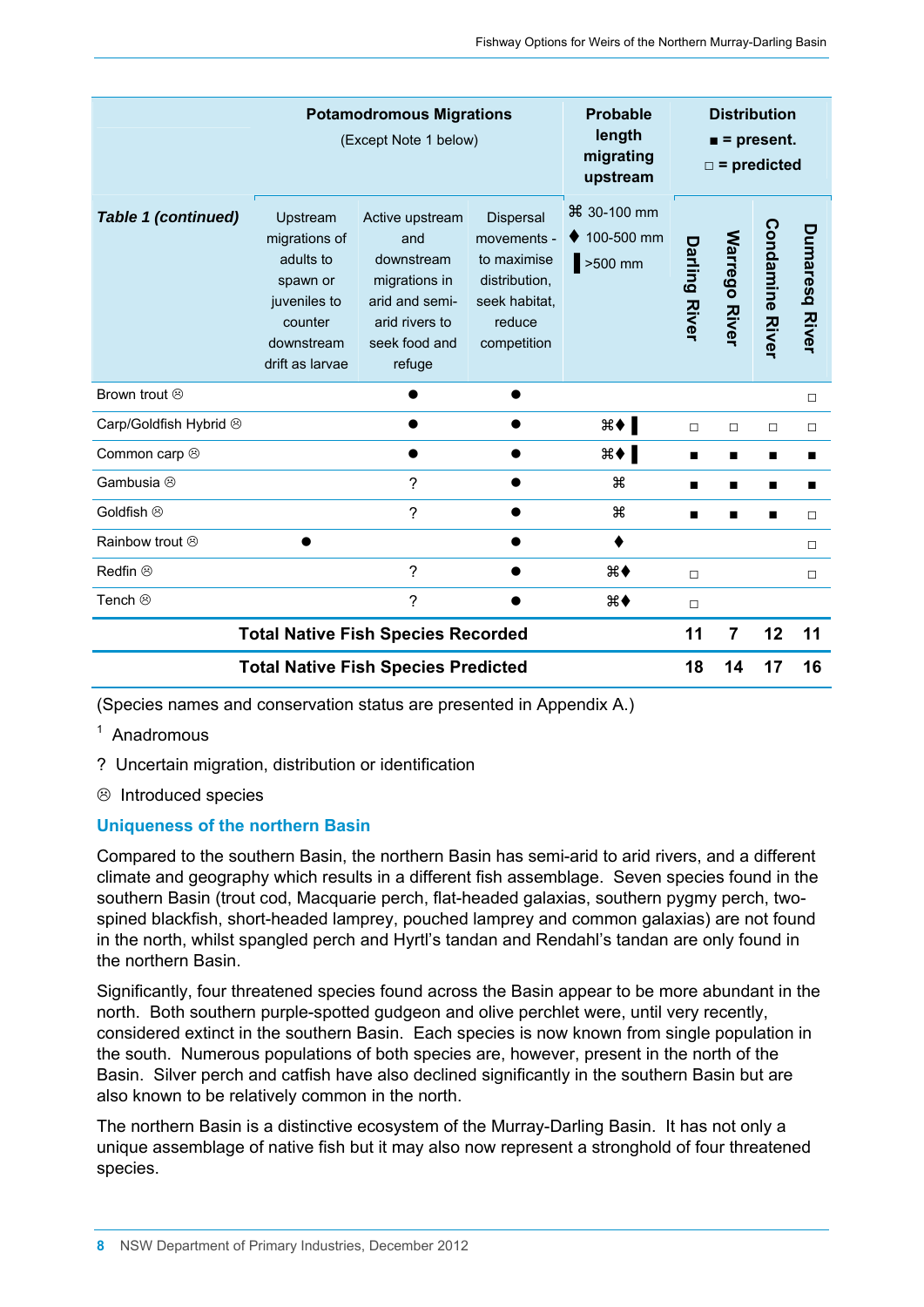#### **2.2 Fish ecology and migration**

<span id="page-15-0"></span>The fish ecology of the northern Basin reflects the varied hydrology that differs greatly from the southern half of the Basin. The Darling River is semi-arid, with flow for 95% of the time and median and maximum zero-flow spells of 13 and 131 days (1943-1991), whilst the Warrego River is arid, with flow for only 57 % of the time and median and maximum zero-flow spells of 64 and 302 days (1992-1909). High flows are more variable in frequency than the southern half of the Basin but generally occur annually in wet decades and between 3 to 6 years in dry decades.

The Macintyre and Darling rivers have high flows in late winter and spring. The Condamine and Warrego rivers are more likely to get summer floods which are influenced by wet tropical storms, sometimes resulting in flooding of localised areas.

The hydrology differs greatly from the Murray River in the southern Basin which has continual flow and very seasonal high flows generally in spring. With periods of zero flow and less predictable flow in the northern Basin, fish need to be highly mobile and responsive to flow to optimise migration opportunities. These fish need to move to take advantage of feeding in temporarily inundated habitats, either longitudinally in the river channel and semi-terminal lakes or laterally into off-channel wetlands. As flows recede, returning to seasonal refuge habitats is critical for survival to avoid being trapped in shallow habitats that dry out.

Adult fish of a range of species, including large-bodied fishes (golden perch, silver perch, Hyrtl's tandan, Murray cod, spangled perch) and small-bodied fishes (carp gudgeons, olive perchlet, Murray-Darling rainbowfish) often migrate upstream in spring and summer in response to increasing flows and this is thought to be related to spawning (Table 2). Moving upstream would optimise the spread of drifting larvae to suitable habitats. For these species an upstream migration of juveniles and sub-adults often also occurs, presumably to compensate for this downstream drift (Table 2).

Dispersal movements of fish (Table 2) are often overlooked as migration or as a key process in fish population dynamics and recovery. The proportion of a fish population that disperses varies considerably. In general it is a small proportion but it is very significant as those few individuals can start a new population elsewhere. This is obviously critical when a population is recovering from drought.

Prior to the construction of weirs along these rivers, population recovery following droughts would have been rapid as there were few, if any, natural barriers in the lowlands and foothills. Even localised small flows would have reconnected waterholes and enabled fish to recolonise. At present, these dispersal movements are restricted to large floods when the weirs are submerged. Hence, opportunities to recolonise have been reduced, since the construction of weirs, from close to 100% of the time when there is flow, to less than 5% of the time. If a particular species is cued to disperse at low to moderate flows and not in floods, then the opportunities are further reduced and the impacts on the population are potentially much greater.

In comparison to the southern Basin, the northern Basin represents a different, more arid, ecosystem where fish have different migration patterns. Many of the longitudinal migrations that are well known in the southern Basin are present but there is another layer of complexity where fish need to be more opportunistic, highly attuned to flows, and migrations are needed to optimise temporary feeding opportunities, seek dry-season refuges and recolonise rivers and wetlands following droughts – all of which are essential for survival.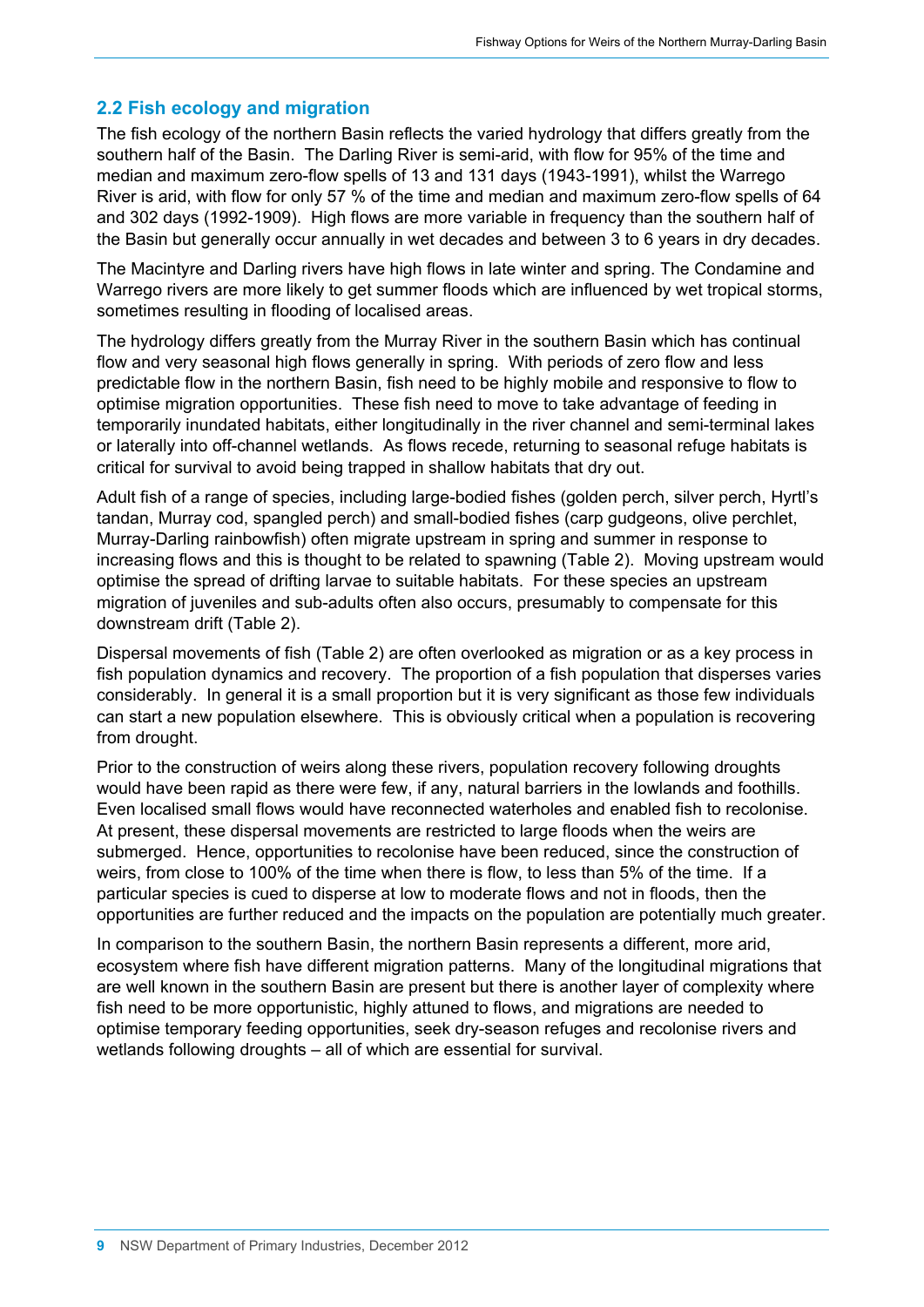#### **2.3 General implications for fishway design**

<span id="page-16-0"></span>Generally the swimming ability of the smaller species will be less than larger species, therefore water velocities within a fishway need to be kept lower to allow them to pass. Turbulence in the fishway can further inhibit movement of smaller bodied species.

For large-bodied species, pool depths need to be sufficient and slot widths/ridge rock gaps need to be wide enough to allow fish to enter the fishway and be comfortable whilst there. If gaps are too narrow, fish will be physically blocked from entering the fishway. If fishway pools are too shallow, large-bodied fish may avoid entering the fishway or quickly retreat out as they avoid "threatening" conditions.

The largest migratory species found in the Murray-Darling Basin is the Murray cod (*Maccullochella peelii*) which is reported to grow 1.8 m in length (McDowall, 1996) but is more commonly up to 1.3 m. This species has been captured at all sites except near Cunnamulla Weir, although there have been records of this species occurring upstream (MDBA Sustainable Rivers Audit – data to 2009). To accommodate this species, slot widths and pool depths must be great enough to allow breeding adults of this species to move through a fishway without expressing behavioural avoidance. Adult Murray cod are between 500-1300 mm in length (Lintermans, 2009); hence fishways need to be able to pass these fish, as well as smaller fish species. Vertical-slot fishways on the Murray River have slot widths of 300 mm and minimum pool depths of 1.5m, which restricts the passage of fish to those that are 1m or less (e.g. Stuart *et al.*, 2008); the intent is to enable the passage of the majority of adult fish whilst optimising fishway cost.

The smallest migratory fish found at this location is the Australian smelt (*Retropinna semoni*) which is a mid-water dweller potentially growing to 100 mm, but more likely to 40-60 mm (McDowall, 1996; Lintermans, 2009). There are also a number of small species present at these locations that undertake local migrations and have been shown to move upstream through a fishway on the mainstem Murrumbidgee River (e.g. flyspecked hardyhead, gudgeon *Hypseleotris* spp. complex, and Murray-Darling rainbowfish: Baumgartner and Harris, 2007). The gudgeons (including flathead gudgeons) are generally bottom dwellers and will therefore use boundary layers created by rough surfaces to move through a fishway. These species will negotiate shallow water to pass an obstruction. These species generally grow to less than 100 mm, and their poorer swimming ability needs to be accommodated in fishway design.

Medium-sized migratory species known from these sites include golden perch, silver perch, spangled perch, and bony herring. The maximum size of these species range from 760 mm (golden perch) to 330 mm (spangled perch), although generally adults range in size from 400 mm (golden perch) to 150 mm (spangled perch). These species all have good swimming abilities and will therefore be able to tolerate relatively high water velocities within a fishway, compared with the small-bodied fishes.

Another medium-sized fish found at all priority sites except in the Condamine is the freshwater catfish. This species is known to undertake local movements, and will readily utilise fishways (Berghuis, 2010).

Hyrtl's tandan has been captured in the mainstem Darling, Warrego and Condamine Rivers, whilst Rendahl's tandan is reported in the Condamine system only (including the Balonne River area). These species have not been well studied in the Murray-Darling Basin, consequently little is known of their ecology (Lintermans, 2009). For Hyrtl's tandan, spawning is thought to be stimulated by increasing water levels, and upstream movements recorded in coastal Queensland streams are thought to be associated with spawning (Lintermans, 2009). For Rendahl's tandan, spawning in the Northern Territory occurs in muddy, lowland lagoons, with fish moving upstream to refuge habitat in the dry season (Lintermans, 2009). Both these species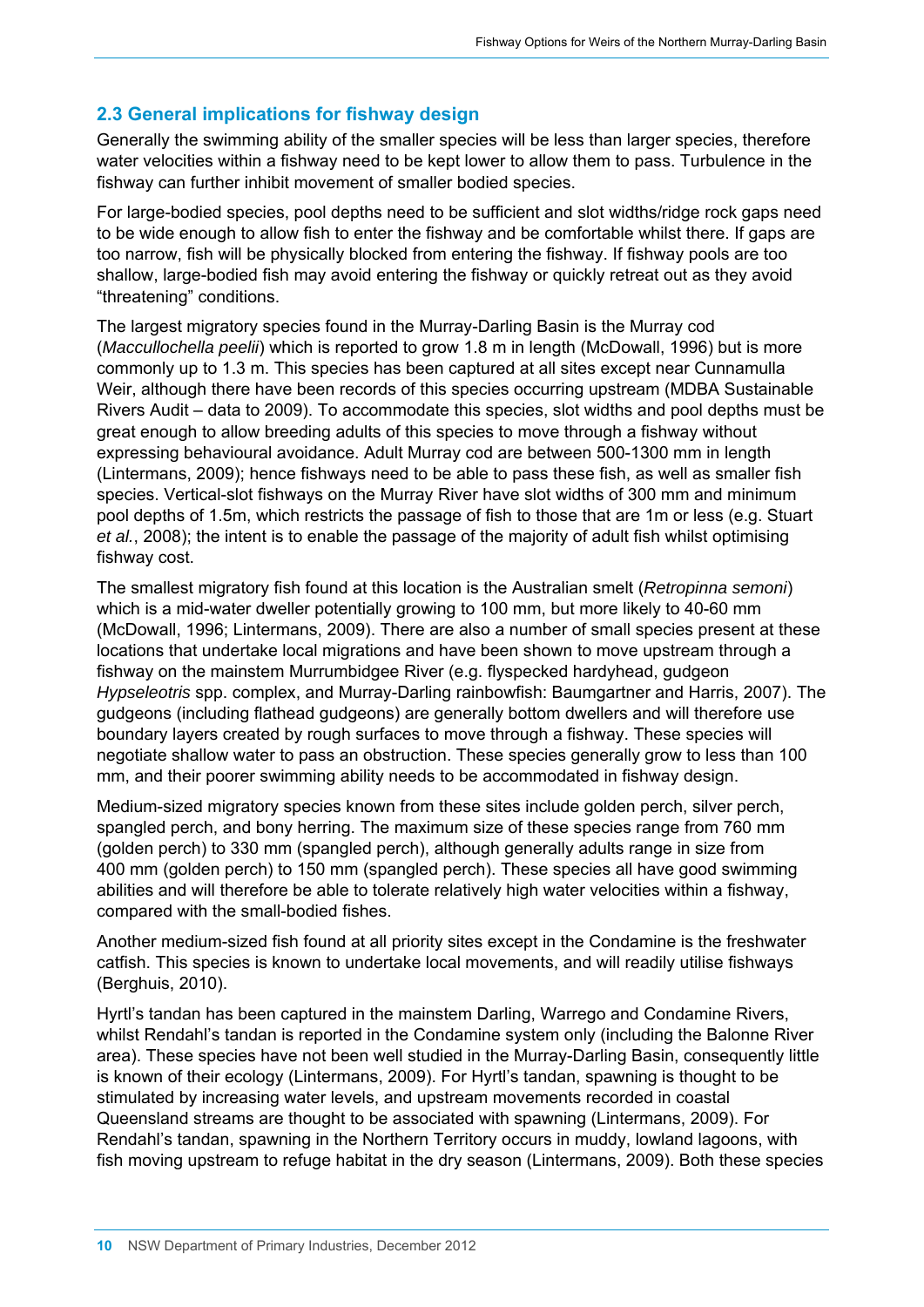have been identified migrating upstream at Reilly's Weir fishway on the Condamine River and should therefore be considered when developing fish passage designs at priority locations.

In addition to small-sized adults, juveniles of larger species (e.g. bony herring, *Nematalosa erebi*) may attempt to movement upstream and therefore fishway design needs to cater for their swimming abilities (Baumgartner and Harris, 2007; Stuart *et al*., 2008).

Stuart *et al*. (2008) recorded 27 mm juvenile bony herring attempting to move through a verticalslot fishway on the River Murray and Australian smelt as small as 31 mm reaching the fishway exit. The vertical-slot fishway monitored by Stuart *et al*. (2008) was built on a 1:32 slope with large pools (3 m long by 2 m wide), possessing an average turbulence of 42  $Wm^{-3}$ , and maximum water velocities of 1.4 ms<sup>-1</sup>. Similar design criteria would be required for the fishway designs in the northern Basin.

#### <span id="page-17-0"></span>**2.4 Specific site considerations**

The following should also be taken into consideration in fishway development at these sites.

#### **2.4.1 Darling River**

No specific considerations are required for the Darling River sites.

#### **2.4.2 Warrego River**

Although the closest site where Murray cod have been sampled in the Warrego during the Sustainable Rivers Audit was 79.5 km upstream, it is possible that this species will occur at Cunnamulla Weir. Murray cod should therefore be considered when developing fish passage designs for this structure.

#### **2.4.3 Condamine River**

Rendahl's tandan has been captured in the Condamine only. Although nothing is known of its ecology in the Murray-Darling Basin, in the Northern Territory it spawns in muddy lowland lagoons and undertakes migratory movements to refuge habitats (Lintermans, 2009). In the Condamine system, Rendahl's tandan has been captured moving from the river to off-river wetlands, in the wetlands themselves, or in up tributary streams. Rendahl's tandan should therefore be considered in fish passage designs developed for this system. If a fishway is designed for Hyrtl's tandan it is very likely it would also pass Rendahl's tandan.

Little is known of unspecked hardyhead movement requirements, however Lintermans (2009) notes that this species has been recorded trying to move through fishways in the Murray and Murrumbidgee rivers. This species only grows to 78 mm (more commonly 50 - 60 mm), and prefers still or slow flowing waters.

Although predicted to occur, Darling River hardyhead are unlikely to occur in this vicinity and are more likely constrained to the far north east corner of the NSW section of the Murray-Darling Basin (Moffatt, D., *pers. comm*., 17/03/10). Similarly, flathead gudgeon in the mainstem Condamine River are also likely to be very limited in their occurrence (Moffatt, D., *pers. comm*., 17/03/10).

#### **2.4.4 Dumaresq River**

River blackfish, rainbow and brown trout are also predicted to occur in the Dumaresq River, but are likely to be restricted to near its headwaters, upstream of the sites being investigated.

#### **2.5 Migratory fish behaviour in the Northern Murray-Darling Basin**

<span id="page-17-1"></span>Fish that are migrating upstream will move up to a barrier and stay within a short distance of that barrier. Small fish will often stay within one metre of a weir at low flows, while larger fish will congregate within a few metres, depending on the river morphology downstream.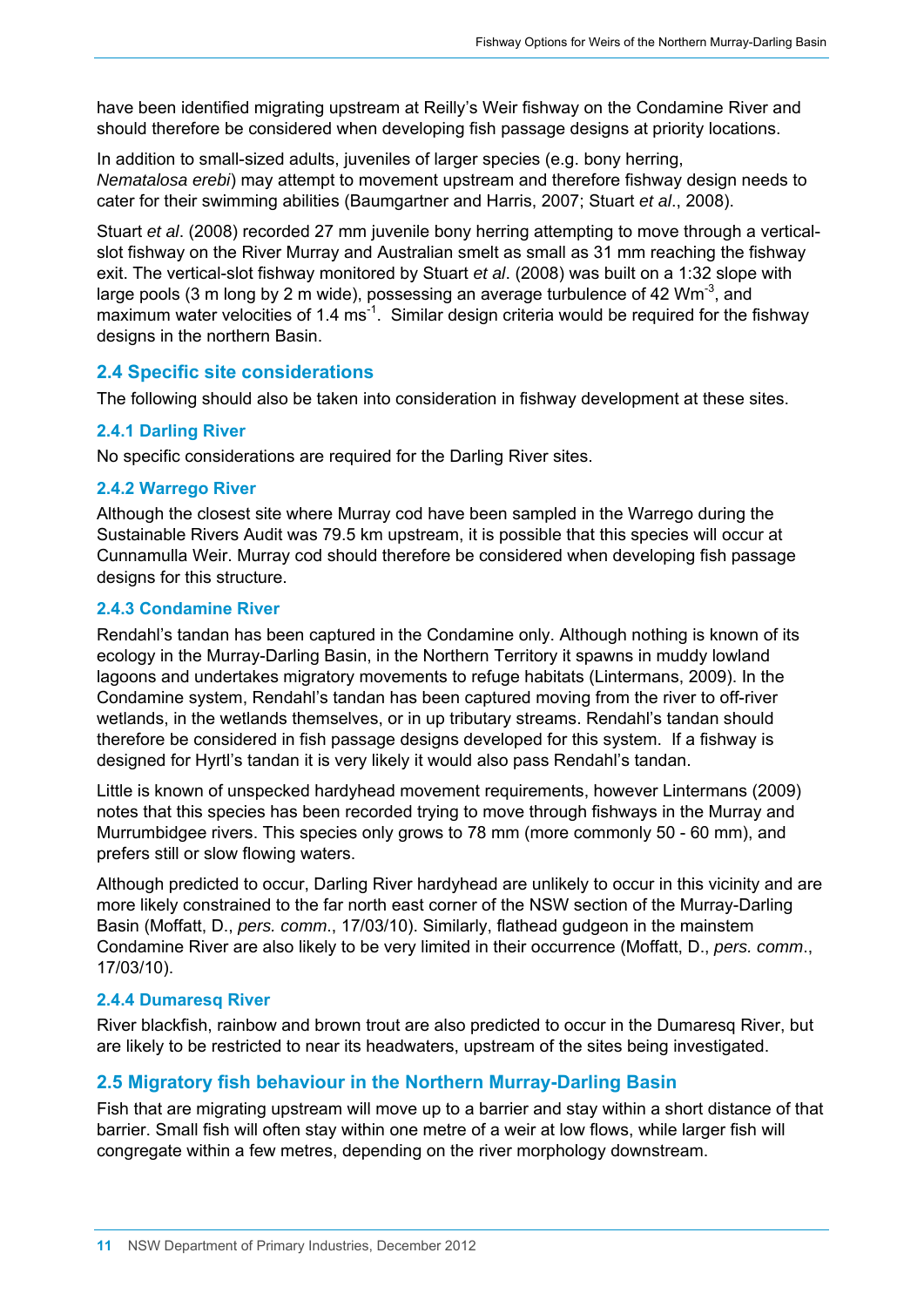#### **2.5.1 Implications for the design of a fishway**

The fishway entrance needs to be close to the downstream face of the weir wall, where fish will congregate, and there needs to be some method of attracting fish to the fishway entrance (attraction flow).

If the river tailwater rises considerably during a high river/flood event, the entrance needs to be locatable at the majority of flows. Some sites have the potential for large variations in headwater and tailwater, with water backing up to the weir wall considerably during high flows.

#### <span id="page-18-0"></span>**2.6 Range of flows over which fish are migrating in the Northern Murray-Darling Basin**

Most of the fish in the Murray-Darling Basin breed in response to increased water temperatures (e.g. Australian smelt, rainbowfish, gudgeon species, hardyhead), however some of these also require (or are benefited by) increases in water levels/flows. These tend to be the larger bodied species such as golden, silver, and spangled perch, and Murray cod (Lintermans, 2009). Certainly there are numerous observations of high levels of migration during high flows and aggregations of fish below weirs are common in these conditions.

Some smaller species appear to migrate to spawn and certainly most of the smaller species will move at low flows to disperse into new habitats. In addition, many smaller species and juveniles of the larger species will undertake upstream movements in order to recolonise areas following flooding flows when they may have been displaced downstream.

#### **2.6.1 Implications for the design of a fishway**

Fishways need to operate over the full range of river flow conditions and where practical, up to drownout of the weir.

To accommodate movement of small species at low flows and larger species at higher flows, the fishway entrance needs to be located close to the weir over these flow ranges and not be disguised by high river flow. Multiple entrances may be required as flow conditions change to allow fish to find the fishway entrance.

Boggabilla Weir on the Macintyre River currently has an existing vertical-slot fishway which allows limited fish passage. Fish passage is restricted due to excessive turbulence within the fishway pools and due to insufficient headwater range. Current management of the weir pool upstream aims to keep the headwater level within the operating range of the fishway, but the inherently high turbulence continues to limit fish passage to larger species and size classes (Berghuis and Broadfoot, 2005).

It is therefore recommended that this fishway be upgraded should a holistic approach to fish passage within the northern Basin be implemented (Strategy 2 below).

#### <span id="page-18-1"></span>**2.7 Conservation priorities in the Northern Murray-Darling Basin**

At a Federal level, the migratory Murray cod (*M. peelii*) is listed as a vulnerable species under the Environment Protection and Biodiversity Conservation Act 1999 (EPBC Act). This species can undertake long migrations upstream in order to breed before returning to the same reach (Koehn *et al.*, 2009); therefore any fishway design should take into account the migratory requirements of this species.

In the Qld Murray-Darling system only river blackfish (predicted to occur) is listed under legislation as a "no take" species, however a number of species are listed under the NSW Fisheries Management Act 1994 as threatened, and therefore warrant conservation consideration in waterways that link to NSW waterways.

The NSW Fisheries Scientific Committee has determined that freshwater catfish (*Tandanus tandanus*) and olive perchlet (*Ambassis agassizii*) form Endangered populations within the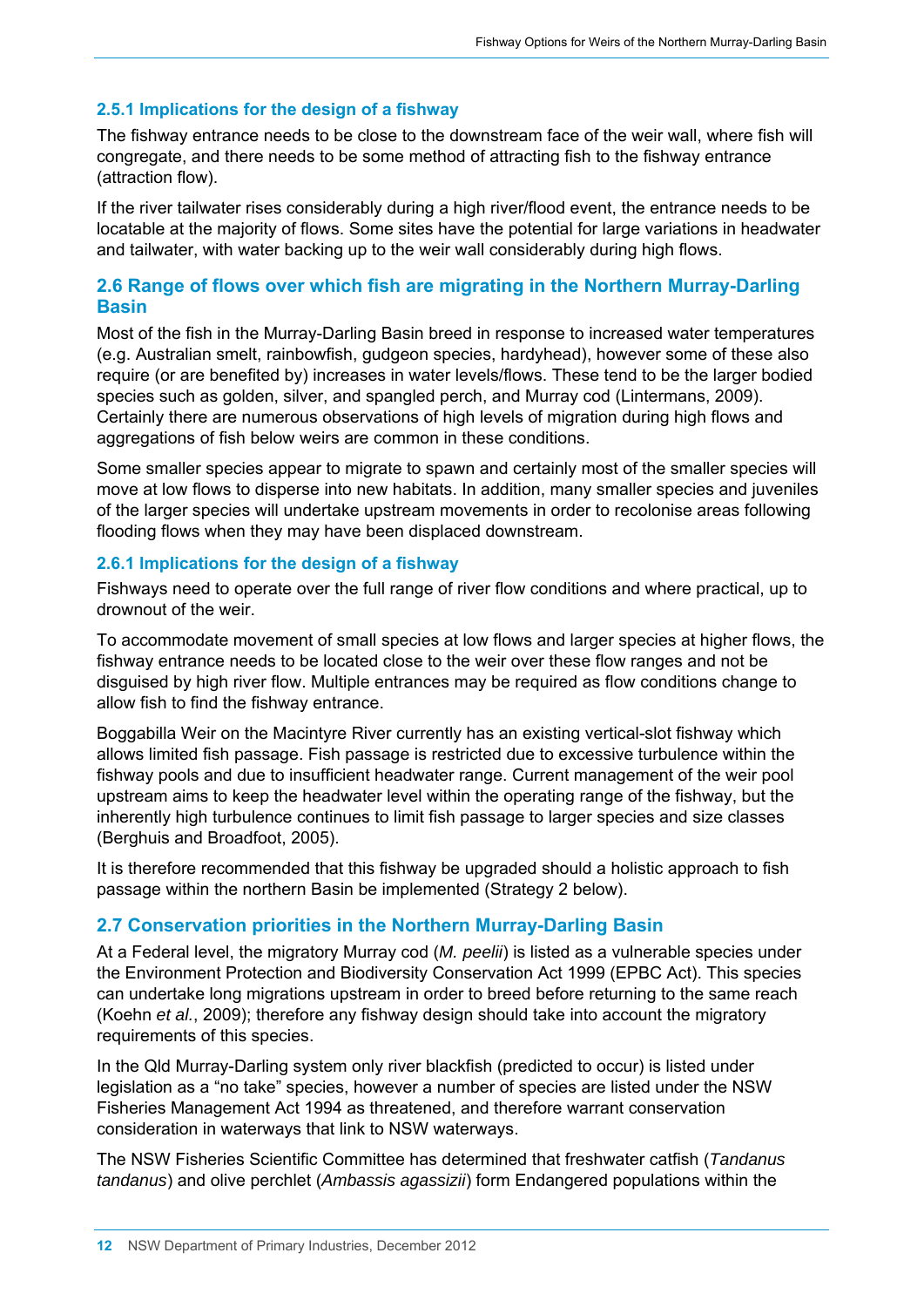Murray-Darling Basin under the Fisheries Management Act 1994. Freshwater catfish are moderately-sized fish, growing up to 900 mm, but more commonly less than 500 mm (Lintermans, 2009). This species undertakes local movements and readily uses fishways. Dispersal of adults and juveniles would be critical in drought recovery.

Olive perchlet are small fish growing to 70-90 mm, which school near dense vegetation or woody debris in still or slow moving waters of rivers, creeks and wetlands during the day, and disperse at night to feed (Fisheries Scientific Committee, 2001). As with freshwater catfish, this species is known to undertake local movements and use fishways, and dispersal would be a critical for population recovery and maintenance.

Southern purple-spotted gudgeon (*Mogurnda adspersa*) is another small species (~70 mm: McDowall, 1996) that has been identified by the NSW Fisheries Scientific Committee as Endangered (Fisheries Scientific Committee, 2008), and has the potential to occur near Bonshaw Weir. This species is found in still or slow moving waters, of rivers, creeks and wetlands, often associated with vegetation, rocks and snags. This species is unlikely to undertake movements en masse but, dispersal of individuals would be important in drought recovery and population maintenance, so this species would need to be accommodated in fishway design.

The NSW Fisheries Scientific Committee has determined that silver perch (*Bidyanus bidyanus*) is a vulnerable species (Fisheries Scientific Committee, 2000) due to population decline throughout its former range. This species commonly grows to 300-400 mm (McDowall, 1996). Unlike the more sedentary species mentioned above, silver perch are known to undertake breeding migrations, travelling large distances upstream to breed and preferring fast flowing waters and rapids (McDowall, 1996).

#### **2.7.1 Implications for the design of a fishway**

The presence of Federally and State listed threatened species and populations at the majority of these sites means that the level of risk of unsuitable fishway design and poor performance needs to be minimised. Fishway design at these sites should as a priority provide for fish passage of the threatened migratory species Murray cod and silver perch, and allow for the movement of freshwater catfish.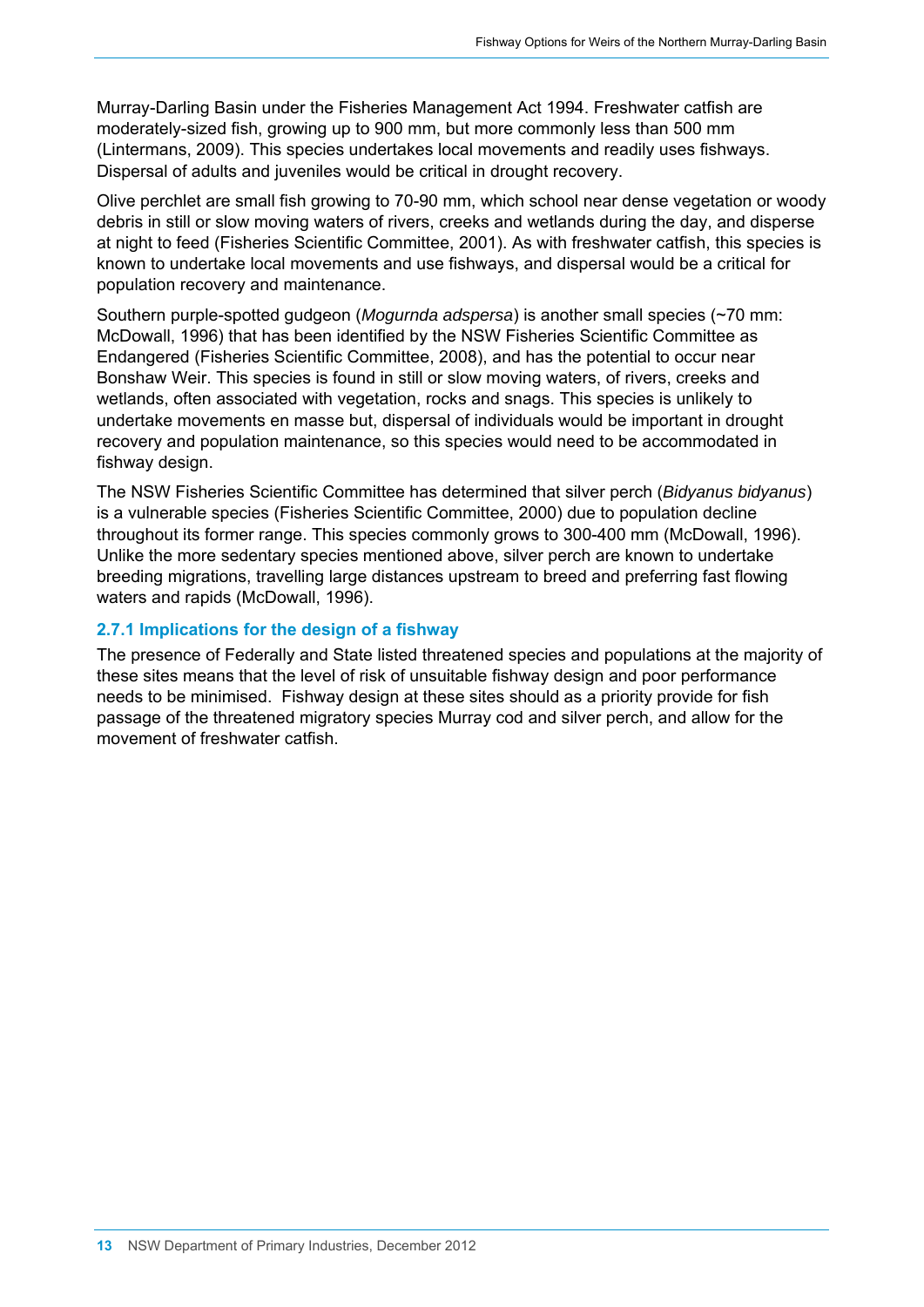# <span id="page-20-0"></span>**3. DISCUSSION**

# **3.1 Prioritisation and feasibility**

<span id="page-20-1"></span>Assessment of structures within the northern Basin had previously identified 12 priority sites within four sub-catchments. These structures were identified as priority sites due to their impact on migrating fish fauna, their potential benefit-cost ratio, and the river length that would be reinstated should the fish passage be provided at the site. In the case of the mainstem Darling and Dumaresq river weirs, multiple sequential sites were chosen to allow for a more strategic investment approach in order to reinstate access to a greater length of river with high quality habitat. Priority structures are listed in Table 1.

Priority structures in the northern Basin were assessed by fisheries and natural resource management (NRM) experts in Queensland and New South Wales, including:

- Qld Murray-Darling Committee (community-based, not-for-profit organisation delivering NRM services across the Basin);
- the Condamine Alliance, (regional NRM body focussing on the Condamine catchment);
- South West NRM (community-based organisation and designated regional body for NRM in South West Queensland);
- Native Fish Strategy Coordinator (Qld);
- Adam Butcher (Qld DAFF Fisheries Scientist);
- Adam Vey (Senior Conservation Manager, NSW DPI Fisheries);
- Martin Mallen-Cooper (fishway consultant).

Of the 12 priority weir sites identified, five were investigated for feasibility of fishway installation and identification of fishway designs that would be directly applicable to five of the other sites plus generic types of weir (e.g. sheet pile with rock-fill face) in the northern Basin. Of the two remaining sites, one has existing detailed design and cost estimates (Bourke Weir), while the second (Chinchilla Weir and gauge) requires further investigations – the costs of which were not possible within the budget for this project.

Fishway concept designs were developed at key representative sites which were specifically designed to suit the fish assemblage and semi-arid ecology of the northern Basin. Designs considered constructability, materials, regional context, maintenance and ownership, and allowed the development of cost estimates, with contingencies, to enable the financial and practical scope of the project to be assessed.

Detailed analysis of fish passage options for these structures, including concept design drawings are presented in Appendix 2.

The study found that installing fishways at these structures was very feasible. Two outstanding features of the region, from a design and construction viewpoint, are that:

i) most of the barriers are low-level weirs between 1.5 and 4.5 m high, with the exception of eight structures - Menindee Main Weir (11.5 m), Cunnamulla Weir (4.5 m), Jack Taylor Dam (7.5 m high), Beardmore Dam (12.1 m), Chinchilla Weir and gauge (9.1 m and 1 m), Lemon Tree Weir (6 m), Talgai Weir (6 m), Comilaroy Weir and gauge (8 m and1 m), and Boggabilla Weir (5.8 m).

ii) almost all of the sites do not have the high dewatering costs of the 'Hume to the Sea' program.

From a broad-scale strategic viewpoint, it is significant that the main stem barriers of the rivers are not numerous (approx. 42 in the lowlands of the main rivers). The thousands of barriers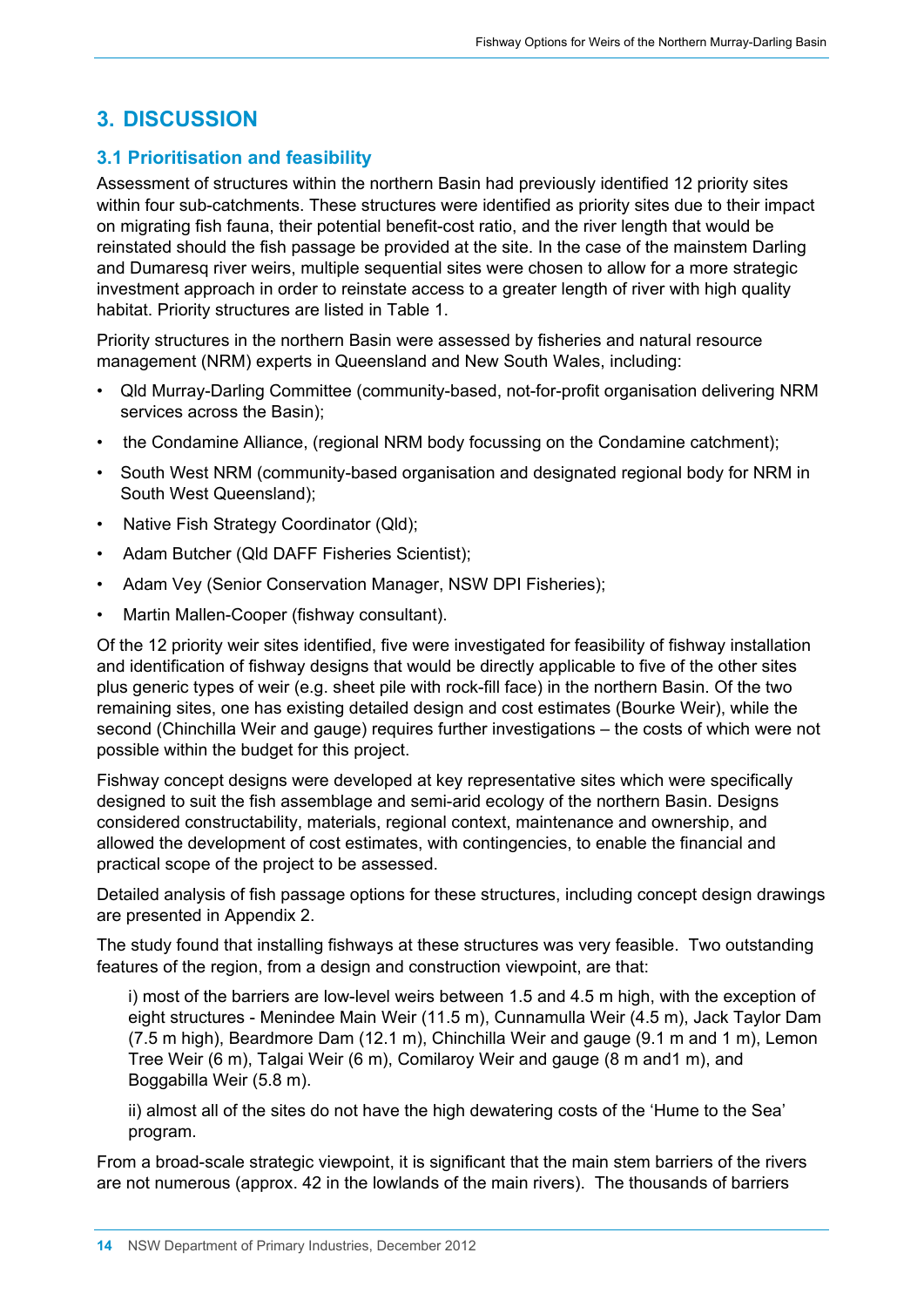often quoted for the Basin includes all tributary barriers and wetland regulators. Of these thousands of barriers, restoring main stem fish passage would have the most significant positive impact on fish populations.

The feasibility of addressing these barriers has increased in the last decade with recent research in the area providing insights into the fish ecology and fish passage needs (Moffat and Voller, 2002; Lintermans, 2007; Balcombe *et al.*, 2006; Hutchison, 2008; and Rolls and Wilson, 2010), which then flows onto effective fishway design. Significantly, there has also been research funded by the MDBA which has improved fishway design and reduced cost (Mallen-Cooper *et al.*, 2008); recent fishways on the Darling River have been built on gradients of 1:20 but are providing close to the functionality of the 1:32 gradient fishways on the Murray River.

#### **3.2 Implementation strategies**

<span id="page-21-0"></span>There are two approaches to rehabilitating fish passage in the northern Basin: either providing fish passage at the top 11 barriers or, providing a strategic, holistic, program aimed at reestablishing broad-scale river connectivity, similar to the Hume to Sea program.

#### **Strategy 1. Address top 11 priority barriers: estimated cost \$14.56 million.**

Addressing the top 11 barriers links river reaches with existing fishways or links high quality habitat (Figure 1). It would complete the Darling reach north of Menindee, almost the full length of the Warrego River, and re-establish connectivity in two critical reaches in the Condamine and Dumaresq rivers. At this stage Chinchilla Weir has not been included in this strategy although it remains a high priority.

Addressing these priority barriers would **reinstate 2,086 km of mainstem river channel** (more if considering tributaries) and improve conditions for native fish in this part of the system. This will benefit common and threatened native fish species which make obligatory migrations each season, as well as those that undertake dispersal movements which are essential for drought recovery and sustaining populations in the long term.

Within the Darling River system, by addressing the six priority structures identified (Wilcannia, Louth, Tilpa, 20A, 19A, Bourke weirs), the project adds value to an existing fishway project at Brewarrina Weir and reinstates a distance of 826 km between Menindee Main Weir and Walgett Weir on the Barwon River.

Similarly, within the Dumaresq River, by addressing three mainstem weirs (Glenarbon, Cunningham, and Bonshaw weirs) an area between Boomi Weir (Macintyre River) and Nundubbermere Falls opens up a distance of 339 km to medium to large migrating fish, although will be restricted to 256 km for small fish until Boggabilla Weir fishway is upgraded.

Within the Condamine River system, Warra Town Weir and Chinchilla Weirs have been identified as priority sites. Under low flow conditions, the next barrier downstream from Warra Town Weir is Warra Stream Gauge Weir (13 km downstream) and under medium and high flows it is Chinchilla Weir (51 km downstream). Upstream of Warra Town Weir the next fish passage barrier is Tipton Weir (91.5 km upstream). Therefore by addressing Warra Town Weir, a total distance of fish passage reinstated will be 155.5 km at medium flows, or 104.5 km at low flows.

On the Warrego River, Cunnamulla Weir represents the only major barrier in the system in Qld. Downstream of this site there are a number of smaller bywash dams in NSW, some on the main channel, others on the braided sections of the Warrego River. The nearest mainstem bywash dam barrier is 277.4 km downstream. As there are no barriers upstream of Cunnamulla Weir, by addressing this single structure 816 km of the Warrego River is reinstated to native fish passage.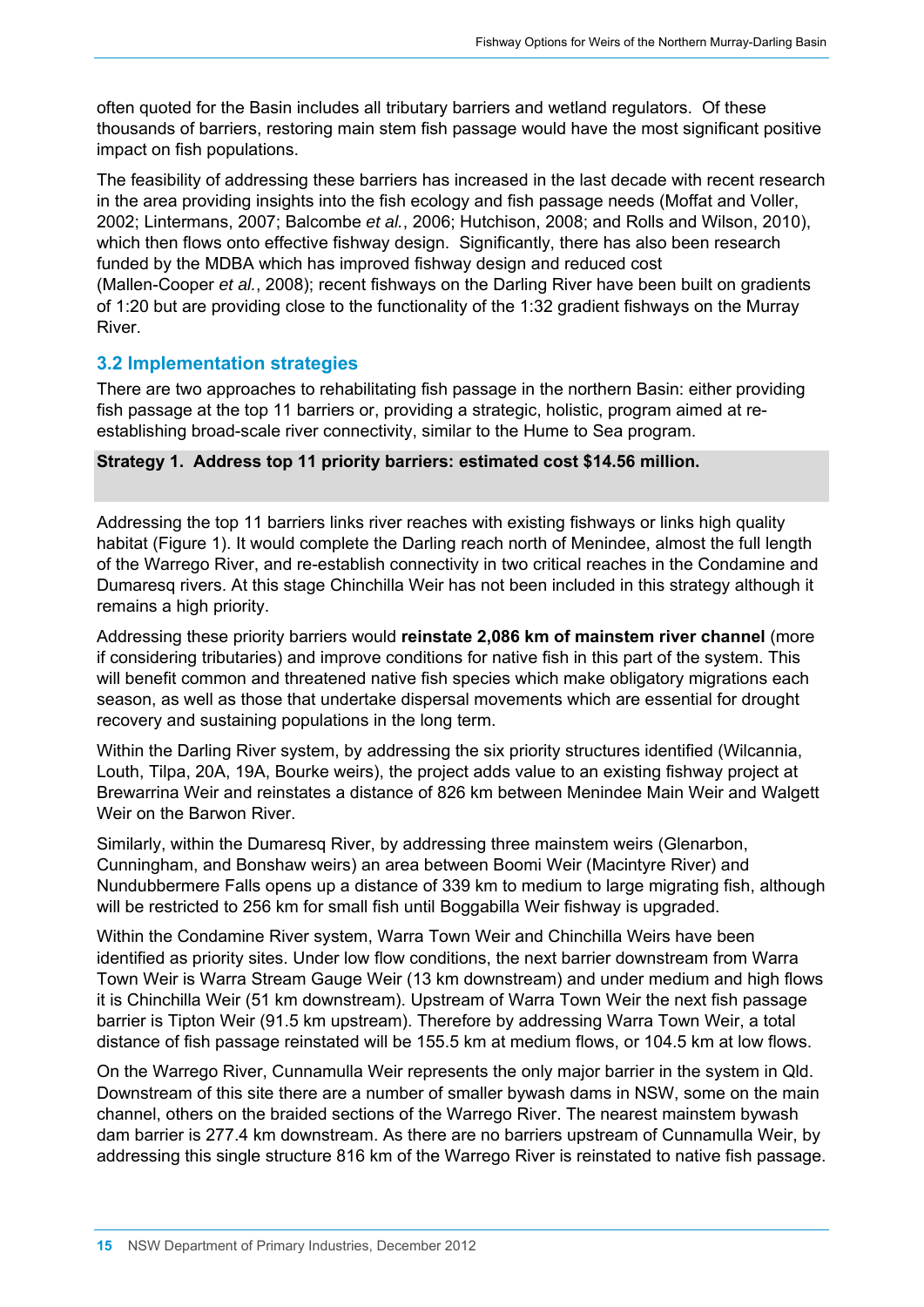A summary of the recommended options and estimated costs for remediation are presented in Table 3. To address these 11 priority structures, the estimated cost is \$14.56 million (Table 3).

<span id="page-22-0"></span>

| Weir                      | <b>Reach</b> | <b>Recommendation</b>        | Weir<br>Height (m) | <b>Cost</b><br><b>Estimate</b><br>$($$ million) <sup>#</sup> |
|---------------------------|--------------|------------------------------|--------------------|--------------------------------------------------------------|
| Wilcannia Weir            | Darling      | Vertical-slot fishway        | 3.9                | \$1.38                                                       |
| <b>Tilpa Weir</b>         | Darling      | Vertical-slot fishway        | 3.5                | \$1.41                                                       |
| Louth Weir                | Darling      | Vertical-slot fishway        | 2.4                | \$0.85                                                       |
| 20A Weir                  | Darling      | Vertical-slot fishway        | 4.0                | \$1.42                                                       |
| 19A Weir                  | Darling      | Vertical-slot fishway        | 4.5                | \$1.62                                                       |
| <b>Bourke</b>             | Darling      | Vertical-slot fishway        | 3.9                | \$1.80                                                       |
| Cunnamulla Weir           | Warrego      | Vertical-slot fishway        | 4.5                | \$2.76                                                       |
| Warra Town Weir Condamine |              | Full-width rock-ramp fishway | 3.0                | \$0.72                                                       |
| <b>Glenarbon Weir</b>     | Dumaresq     | Vertical-slot fishway        | 2.0                | \$0.80                                                       |
| Cunningham Weir Dumaresq  |              | Removal of structure         | 3.0                | \$0.65                                                       |
| <b>Bonshaw</b>            | Dumaresq     | Vertical-slot fishway        | 2.9                | \$1.15                                                       |
| <b>TOTAL</b>              |              |                              |                    | \$14.56                                                      |

**Table 3 Estimated costs for individual structures.** 

#### *# please refer to Caveat – Estimated Project Costs*

To develop this estimate we used the costs from the present study converted to an average cost per metre structure height, and added a cost estimate for Bourke Weir of \$1.8 million, which used a 2007 cost estimate of \$1.12 million (Mallen-Cooper and Smit, 2007), and considered recent design modifications and inflation.

The river distance opened by providing fish passage is a useful indicator of the Benefit/Cost (Table 4). The greatest cost of addressing a single structure is that for Cunnamulla Weir (\$2.76 million), however this is tempered with the large river distance that will be reinstated 816 km), and therefore this structure represents the best value for money (\$3,382 / km). Conversely the cheapest site to address was determined to be the removal of Cunningham Weir (\$650,000), which if addressed on its own would reinstate native fish access to only 60.7 km of river (\$10,708 / km).

If all 11 structures were addressed, the estimated total cost of \$14.56 million would result in a cost of \$6,980 per kilometre of river opened up. This cost would be much less when river tributaries were included in the total stream length reinstated for native fish passage.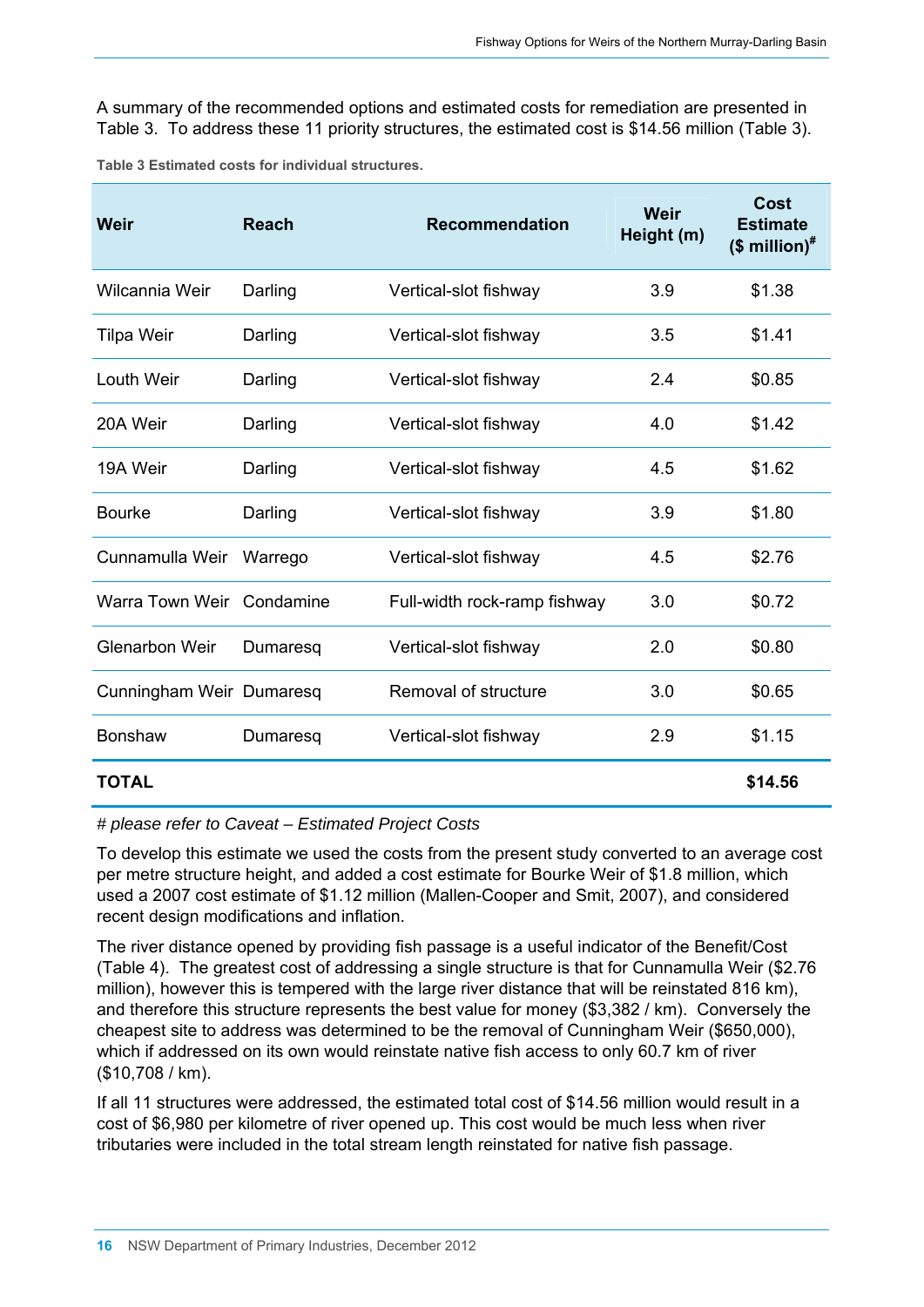These data therefore confirm the scope, feasibility and high benefit/cost of a northern Basin fish passage program that addresses the top 11 priority barriers, compared to addressing individual structures on an ad hoc basis as has been occurring to date.

<span id="page-23-0"></span>

| <b>River Reach</b>       | Cost $(\$$ million) <sup>#</sup> | <b>Km opened</b> | Cost / km (\$) |
|--------------------------|----------------------------------|------------------|----------------|
| Darling River (6 weirs)  | \$8.48                           | 826              | \$10,266       |
| Dumaresq River (3 weirs) | \$2.60                           | 339*             | \$7,670        |
| Condamine River (1 weir) | \$0.72                           | 105              | \$6,857        |
| Warrego River (1 weir)   | \$2.76                           | 816              | \$3,382        |
| <b>TOTAL</b>             | \$14.56                          | 2,086            | \$6,980        |

**Table 4. Cost-benefit for addressing priority structures in each reach.** 

\*256km for small species/size classes, due to operation of Boggabilla Weir vertical-slot fishway.

*# please refer to Caveat – Estimated Project Costs* 

#### **Strategy 2. Holistic Northern Basin Fish Passage Program re-establishing broad-scale river connectivity: estimated cost \$70 million.**

The benefits of a strategic, holistic, program is shown in Figure 1. The intent is that all barriers along the Darling, Warrego, Condamine / Balonne and Dumaresq rivers are provided with fish passage, providing complete connectivity along these rivers from their foothills to the junction with the Murray River and with the Hume to Sea program, **reinstating 3,242 km of mainstem river channel**.

In this proposed Northern Basin Fish Passage Program we have selected key rivers with high quality habitat; within these rivers there are 42 mainstem structures requiring remediation (Figure 1). All of these weirs, except eight, are below 4.5 m in height. The other eight structures are 5.8 m to 12.1 m high, and one of these (Boggabilla Weir, Macintyre River) possesses a vertical-slot fishway which requires upgrading to reduce turbulence and pass small fish species and size classes.

The remaining seven structures therefore form major barriers to fish movement within the northern Basin; separating the lower and upper Darling reaches (Menindee Main Weir [11.5 m]), dividing the Barwon River (Comilaroy [8 m]), splitting the Balonne River into three reaches (Jack Taylor Dam [7.5 m high] and Beardmore Dam [12.1 m]), and fragmenting the Condamine River (Chinchilla Weir [9.1 m], Lemon Tree Weir [6 m], and Talgai Weir [6 m]. The height of these structures restricts the remediation options available to either fish locks or fish lifts.

The design of fish locks in Australia has continually improved over the last 15 years and their fish passage effectiveness is now considered excellent. In eastern Australia eight high-level fish locks have been built on weirs ranging in height from 7.9 m (Claude Wharton Weir, Qld) to 15 m (Ned Churchward Weir, Qld). Most of these have been assessed for their effectiveness, and they pass a wide range of fish. Recent cost of fish locks have been \$2 million to \$7 million, depending on the constructability of the site and the modifications needed to integrate the lock with the weir. Adjustments to the vertical-slot fishway at Boggabilla Weir has been estimated at \$1 million.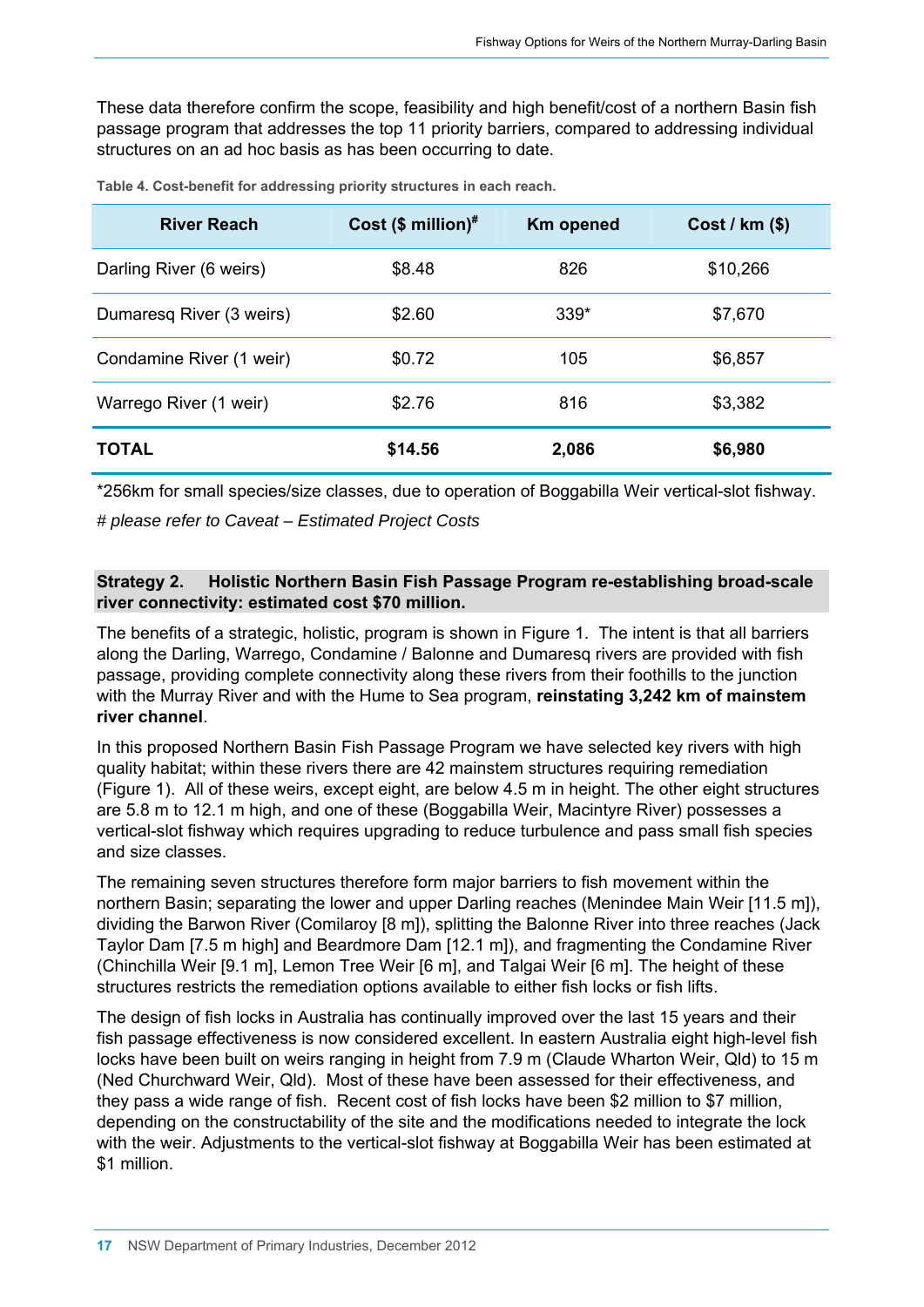If the eight high structures were to be addressed as part of a holistic Northern Basin Fish Passage Program, it is estimated to cost \$32.5 million (using an average of \$4.5 million per fish lock, plus \$1 million for Boggabilla Weir). The cost of the other 34 low-level barriers is estimated at \$32.3 million, based on a simple extrapolation from the present study using an average cost per fishway. The capital cost of the program, therefore, is estimated at \$64.8 million. These estimates provide an indication of the scope of a broader project. If the broader project was considered viable, a more detailed estimate based on concept designs, as per the present project, would be essential.

Monitoring of the performance of these structures is important to optimise each design and ensure that the investment is resulting in real changes in the fish community; this is likely to add \$5 million over time to the project. Hence, the total cost of the Northern Basin Fish Passage Program is approximately **\$70 million**. This is a comparable cost to the Hume to Sea program but 42 barriers would be addressed rather than 11, and over 3,242 km of river would be opened up to fish movements. As mentioned earlier with any long-term project, increase in construction costs due to inflation should be taken into account in project budgets.

# <span id="page-24-0"></span>**4. CONCLUSION**

The Northern Murray-Darling Basin represents a different ecosystem to the southern Basin, with semi-arid and arid rivers which have a different fish assemblage with different migration patterns. With the increasing knowledge of the fish ecology in these rivers and the progression of research on fishways in the last five years, an opportunity now exists to strategically address the barriers in this region, with innovative fishway designs that are more cost-effective and more water efficient, with the same or increased functionality.

The present project has clearly identified the feasibility and benefits of providing fish passage in this region. The key features that make a fish passage program feasible are:

- the main stem barriers not numerous (42 for a broad-scale program reinstating over 3,242 km of river).
- most of the barriers are low-level weirs between 1.5 m and 4.5 m high, with the exception of only eight structures.
- most of the sites do not have high dewatering costs.

There are two approaches to remediation of fish passage, either:

#### **Strategy 1) address the top 11 priority barriers for \$14.56 million,**

#### or

#### **Strategy 2) establish a holistic broad-scale program aimed at ecosystem restoration for \$70 million.**

This would make a major contribution to the recovery of native fish populations. At a broader level a Northern Basin Fish Passage program would integrate:

- **Natural heritage**,
- **Cultural heritage**, as native fish are an important part of aboriginal culture, especially in arid rivers, and
- **Sustainable agriculture and water resource management**, because essential infrastructure for water delivery and harvest is retained, whilst the most significant ecological impact of these structures is addressed.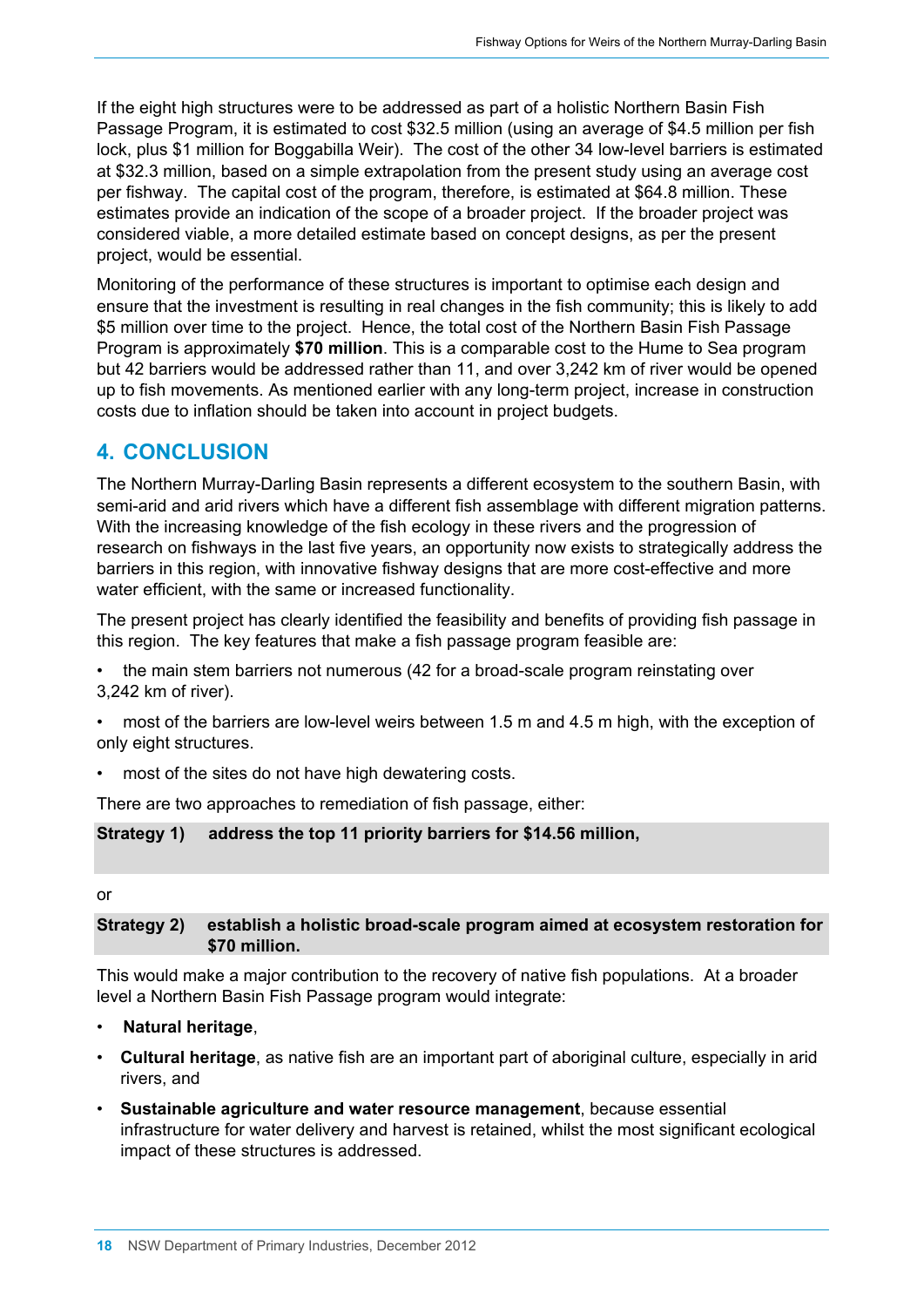# <span id="page-25-0"></span>**5. REFERENCES**

- Allen, G.R., Midgley, S.H., Allen, M. (2002). Field Guide to the Freshwater Fishes of Australia. Western Australian Museum., Perth.
- Baumgartner, L.J., and Harris, J.H. (2007). Passage of non-salmonid fish through a Deelder Lock on a lowland river. *River Research and Applications.* **23:** 1058–1069.
- Balcombe S, Arthington A, Foster N, Thoms M, Wilson G, Bunn S (2006). Fish assemblages of an Australian dryland river: abundance, assemblage structure and recruitment patterns in the Warrego River, Murray–Darling Basin. *Marine and Freshwater Research.* **57:** 619-633.
- Berghuis, A. (2009). Fish passage options for the Chinchilla Weir, Condamine River. Unpublished report. Department of Primary Industries and Fisheries, Bundaberg.
- Berghuis, A. (2010). Reilly's Weir Fishway Monitoring Report. DEEDI. Fisheries Queensland. Bundaberg, Report to Qld Murray-Darling Committee. 24 pp.
- Berghuis, A. and Broadfoot, C. (2005). Comments on the performance of the fishway at Boggabilla Weir. Unpublished report to the Border Rivers Commission. Department of Employment, Economic Development and Innovation. 7pp.
- Chanson, H. (2003). Discussion of "Stability of concrete macroroughness linings for overflow protection of earth embankment dams". Canadian Journal of Civil Engineering. **29(5):** 762 776.
- Fisheries Scientific Committee. (2000). Recommendation *Bidyanus bidyanus* (Silver perch). NSW Fisheries, Pyrmont.
- Fisheries Scientific Committee. (2001). Recommendation *Ambassis agassizii* (Olive perchlet). NSW Fisheries, Port Stephens.
- Fisheries Scientific Committee. (2008). Final Determination. *Mogurnda adspersa* Purple spotted gudgeon. I&I NSW, Port Stephens.
- Hutchison, M, Butcher, A, Kirkwood, J, Mayer, D, Chikott, K and Backhouse, S. (2008). Mesoscale movements of small and medium-sized fish in the Murray-Darling Basin. Murray-Darling Basin Commission. 118 pp.
- Jones M.J., and Stuart I.G. (2007). Movements and habitat use of common carp (*Cyprinus carpio*) and Murray cod (*Maccullochella peelii peelii*) juveniles in a large lowland Australian river. *Ecology of Freshwater Fish*. **16(2):** 210-220.
- Koehn J, McKenzie J, O'Mahony D, Nicol S, O'Connor J, O'Connor W (2009). Movements of Murray cod (*Maccullochella peelii peelii*) in a large Australian lowland river. *Ecology of Freshwater Fish*. **18:** 594-602.
- Lintermans, M. (2007). Fishes of the Murray-Darling Basin. An Introductory Guide. Murray Darling Basin Authority, Canberra.
- Mallen-Cooper, M. (1992). Swimming ability of juvenile Australian bass, *Macquaria novemaculeata* (Steindachner), and juvenile barramundi, *Lates calcarifer* (Block), in an experimental vertical-slot fishway. *Australian Journal of Marine and Freshwater Research*. **43:** 823–834.
- Mallen-Cooper, M. and Smit K. (2007). Bourke Fishway Overview of Options. Report for Industry and Investment NSW. 21 pp.
- Mallen-Cooper M. Zampatti B. Stuart I. Baumgartner L. (2008). Innovative fishways manipulating turbulence in the vertical-slot design to improve performance and reduce cost. Murray-Darling Basin Commission. 24pp.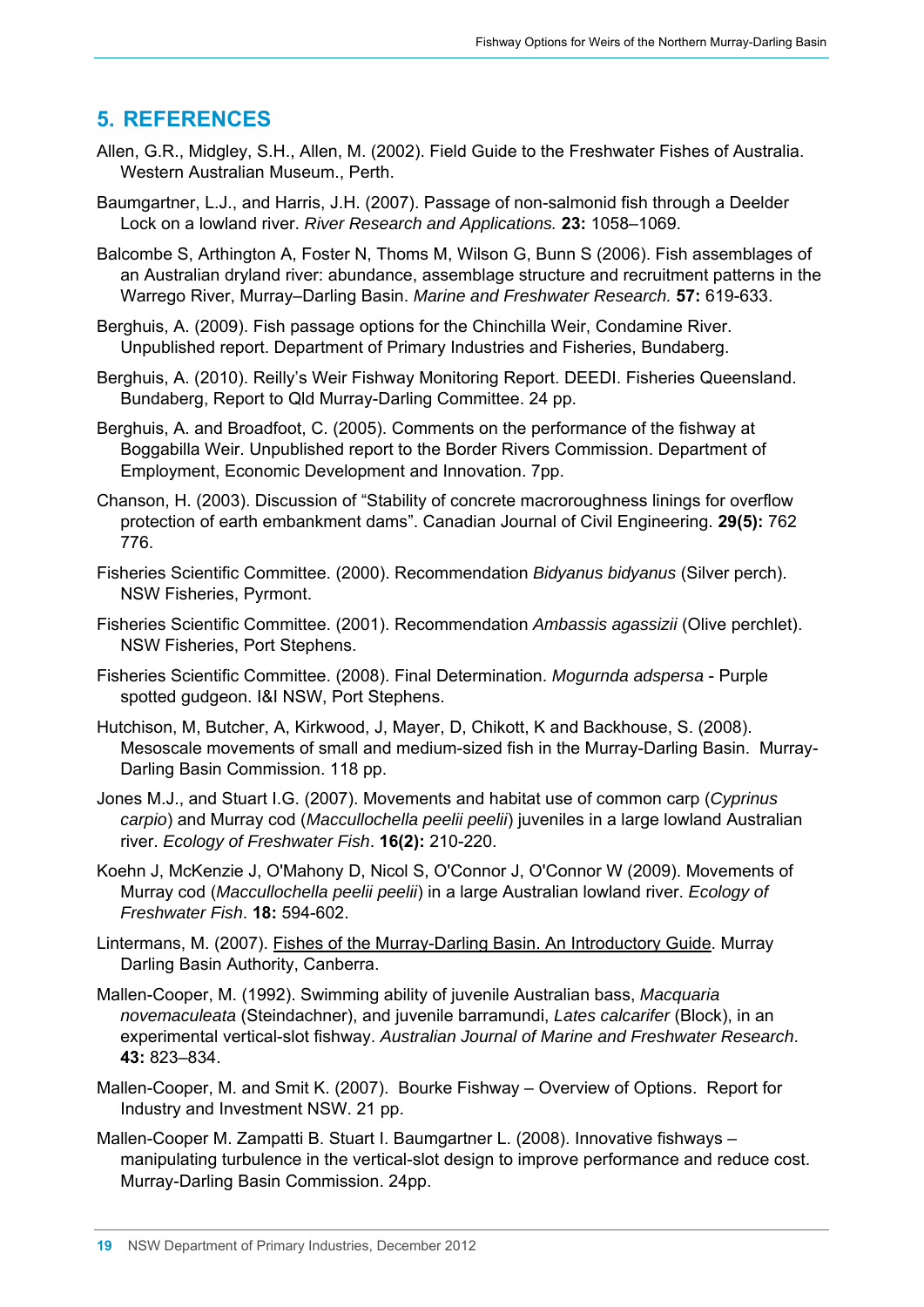- McDowall, R. M. (1996). Freshwater Fishes of South-Eastern Australia. Reed Books, Chatswood.
- Moffat, D. and Voller J. (2002). *Fish and Fish Habitat of the Queensland Murray-Darling Basin*. Department of Primary Industries, Queensland.
- Reynolds, L.F. (1983). Migration Patterns of Five Fish Species in the Murray-Darling River System. *Australian Journal of Marine and Freshwater Research*. **34:** 857-71.
- Rolls R, Wilson G (2010). Spatial and Temporal Patterns in Fish Assemblages Following an Artificially Extended Floodplain Inundation Event, Northern Murray-Darling Basin, Australia. *Environmental Management*. **45:** 822-833.
- Stuart, I.G., Zampatti, B.P., and Baumgartner , L. J. (2008). Can a low gradient vertical-slot fishway provide passage for a lowland fish community? *Marine and Freshwater Research*. **59:** 332-346.
- Thorncraft, G.A. and Harris, J.H. (1996). Assessment of rock-ramp fishways. Report for Environmental Trusts (NSW Environmental Protection Authority), Department of Lands and Water Conservation, Wyong Shire Council. (NSW Fisheries Research Institute: Cronulla, Sydney). 39 pp.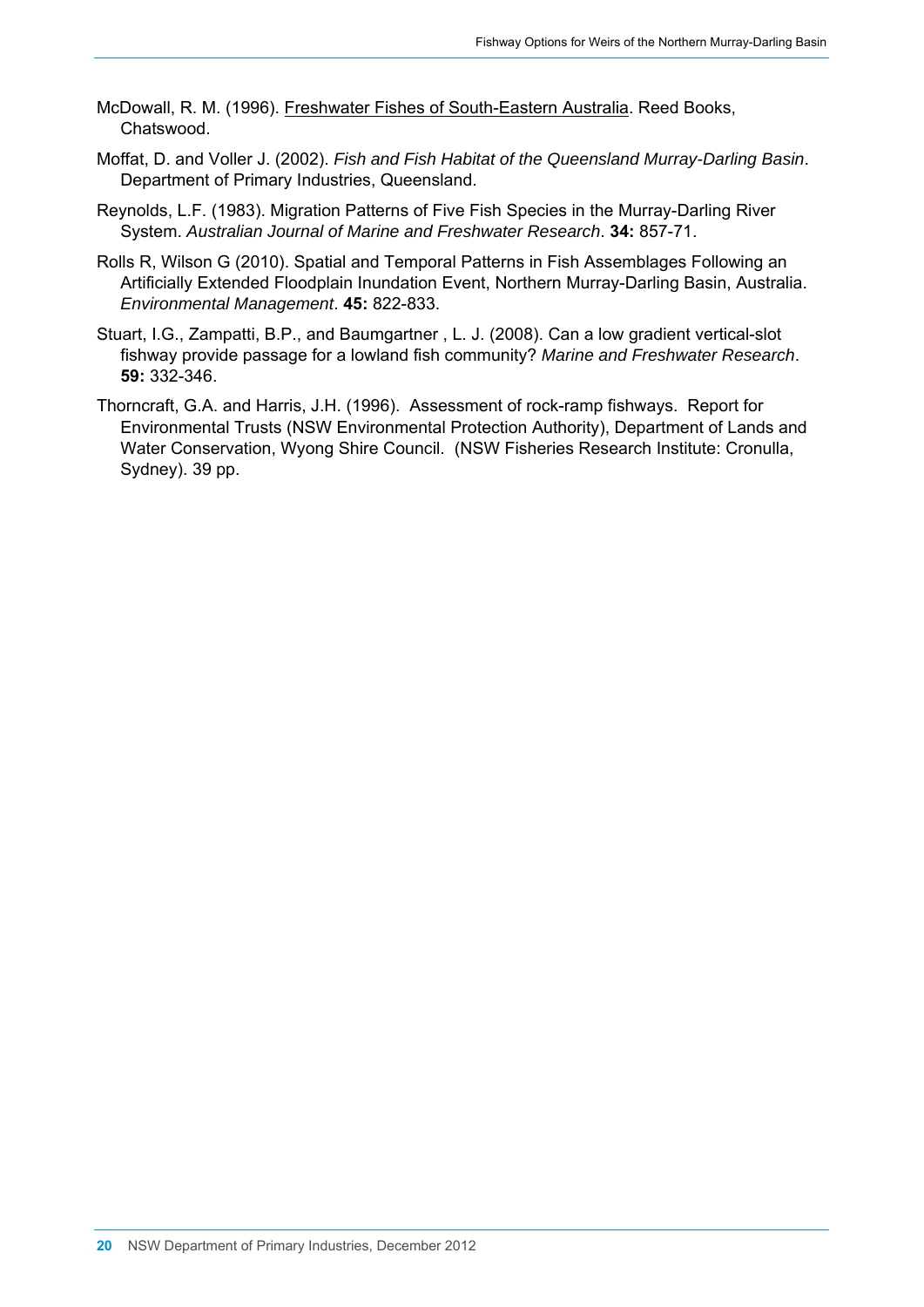### **APPENDIX 1. Fish Species Names and Conservation Status**

<span id="page-27-0"></span>**Capture source records**: MDBA Sustainable Rivers Audit, data to 2009; Moffat, D., *pers. comm*., 10/12/09; Hutchinson, M., *pers. comm*., 10/12/09. Predicted fish source: I&I NSW Freshwater fish database (McDowall, 1996; and Allen *et al.*, 2002).

 $\circledcirc$  = introduced species. CE = critically endangered, E = endangered, EP = endangered population, V = vulnerable, NT = no take (Qld), C1 = class 1 noxious fish (NSW), C3 = class 3 noxious fish (NSW), N = noxious (Qld).

| <b>RECORDED SPECIES</b><br><b>Common name</b>  | <b>Species</b>                         | <b>Status</b><br>(Federal) | <b>Status</b><br>(NSW) | <b>Status</b><br>(QId) |
|------------------------------------------------|----------------------------------------|----------------------------|------------------------|------------------------|
| Australian smelt                               | Retropinna semoni                      |                            |                        |                        |
| Bony herring                                   | Nematalosa erebi                       |                            |                        |                        |
| Darling River hardyhead                        | Craterocephalus amniculus              |                            |                        |                        |
| Dwarf flathead gudgeon                         | Philypnodon macrostoma                 |                            |                        |                        |
| Flathead gudgeon                               | Philypnodon grandiceps                 |                            |                        |                        |
| Flyspecked hardyhead                           | Craterocephalus stercusmuscarum        |                            |                        |                        |
| Freshwater catfish                             | Tandanus tandanus                      |                            | EP                     |                        |
| Golden perch                                   | Macquaria ambigua                      |                            |                        |                        |
| Gudgeon sp.                                    | Hypseleotris spp.                      |                            |                        |                        |
| Hyrtl's tandan                                 | Neosilurus hyrtlii                     |                            |                        |                        |
| Murray cod                                     | Maccullochella peelii                  | V                          |                        |                        |
| Murray-Darling rainbowfish                     | Melanotaenia fluviatilis               |                            |                        |                        |
| Rendahl's tandan                               | Porochilus rendahli                    |                            |                        |                        |
| Silver perch                                   | Bidyanus bidyanus                      |                            | $\vee$                 |                        |
| Spangled perch                                 | Leiopotherapon unicolor                |                            |                        |                        |
| Unspecked hardyhead                            | Craterocephalus stercusmuscarum fulvus |                            |                        |                        |
| Common carp <sup>®</sup>                       | Cyprinus carpio                        |                            | C <sub>3</sub>         | N                      |
| Gambusia <sup>⊗</sup>                          | Gambusia holbrooki                     |                            | C <sub>1</sub>         | N                      |
| Goldfish ®                                     | Carassius auratus                      |                            |                        |                        |
| <b>PREDICTED SPECIES</b><br><b>Common name</b> | <b>Species</b>                         | <b>Status</b><br>(Federal) | <b>Status</b><br>(NSW) | <b>Status</b><br>(QId) |
| Mountain jollytail                             | Galaxias olidus                        |                            |                        |                        |
| Murray hardyhead                               | Craterocephalus fluviatilis            | V                          | <b>CE</b>              |                        |
| Murray jollytail                               | Galaxias rostratus                     |                            | <b>CE</b>              |                        |
| Olive perchlet                                 | Ambassis agassizii                     |                            | EP                     |                        |
| Pouched lamprey                                | Geotria australis                      |                            |                        |                        |
| Purple-spotted gudgeon                         | Mogurnda adspersa                      |                            | E                      |                        |
| <b>River blackfish</b>                         | Gadopsis marmoratus                    |                            |                        | <b>NT</b>              |
| Southern pygmy perch                           | Nannoperca australis                   |                            | E                      |                        |
| Brown trout <sup>®</sup>                       | Salmo trutta                           |                            |                        |                        |
| Carp/goldfish hybrid ®                         | Cyprinus spp.                          |                            |                        | N                      |
| Rainbow trout <sup>®</sup>                     | Oncorhynchus mykiss                    |                            |                        |                        |
| Redfin perch <sup>®</sup>                      | Perca fluviatilis                      |                            | C <sub>1</sub>         |                        |
| Tench <sup>®</sup>                             | Tinca tinca                            |                            |                        |                        |